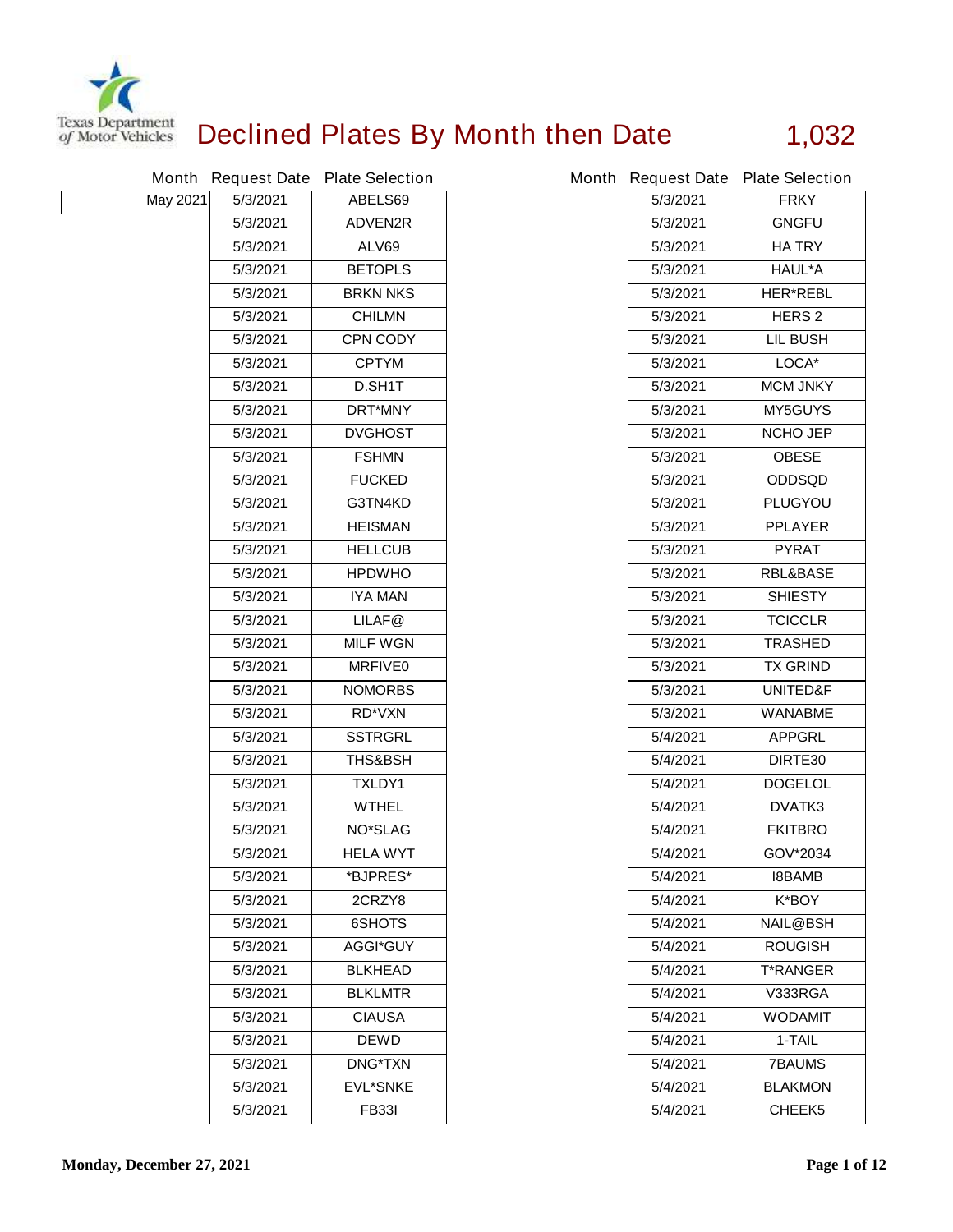|                 | Month Request Date | <b>Plate Selection</b> |          | Month Request Date Plate Selection |
|-----------------|--------------------|------------------------|----------|------------------------------------|
| <b>May 2021</b> | 5/4/2021           | <b>COHEED</b>          | 5/5/2021 | <b>EZJOHN</b>                      |
|                 | 5/4/2021           | <b>CUTTIT</b>          | 5/5/2021 | <b>H PURP</b>                      |
|                 | 5/4/2021           | DAME54                 | 5/5/2021 | <b>KNUKLHD</b>                     |
|                 | 5/4/2021           | DODO1                  | 5/5/2021 | <b>MI@KITTY</b>                    |
|                 | 5/4/2021           | DODO6                  | 5/5/2021 | <b>NFSHEAT</b>                     |
|                 | 5/4/2021           | DODO7                  | 5/5/2021 | <b>ONLY*SMK</b>                    |
|                 | 5/4/2021           | DODO8                  | 5/5/2021 | QU33N@BB                           |
|                 | 5/4/2021           | DODO9                  | 5/5/2021 | <b>SCARIO</b>                      |
|                 | 5/4/2021           | <b>DVRSHN</b>          | 5/5/2021 | <b>SMANWB</b>                      |
|                 | 5/4/2021           | <b>HICKEY</b>          | 5/5/2021 | <b>SR NCO</b>                      |
|                 | 5/4/2021           | <b>K@RODZ</b>          | 5/5/2021 | <b>TRIXIEE</b>                     |
|                 | 5/4/2021           | MHOFU1                 | 5/5/2021 | TRMP-D                             |
|                 | 5/4/2021           | ON UR LF               | 5/5/2021 | <b>WPLSH</b>                       |
|                 | 5/4/2021           | <b>SLN HMZ</b>         | 5/5/2021 | <b>AFDSDC</b>                      |
|                 | 5/4/2021           | <b>SLN HMZ2</b>        | 5/5/2021 | <b>SKD-VS</b>                      |
|                 | 5/4/2021           | <b>SR NCO</b>          | 5/5/2021 | 3825YOU                            |
|                 | 5/4/2021           | <b>WUTTHA</b>          | 5/6/2021 | &FLMAO&                            |
|                 | 5/5/2021           | 69&BEETL               | 5/6/2021 | 4ADV2RS                            |
|                 | 5/5/2021           | 69*HOLDN               | 5/6/2021 | 88YJGUY                            |
|                 | 5/5/2021           | BAMA55                 | 5/6/2021 | ARMY11B                            |
|                 | 5/5/2021           | CHE3F                  | 5/6/2021 | <b>BGIRLEE</b>                     |
|                 | 5/5/2021           | <b>DAMMM</b>           | 5/6/2021 | DOGE2MN                            |
|                 | 5/5/2021           | DVAH&BEE               | 5/6/2021 | <b>DOUGMAN</b>                     |
|                 | 5/5/2021           | <b>DVDOKE</b>          | 5/6/2021 | <b>DVM09</b>                       |
|                 | 5/5/2021           | <b>GENMAC</b>          | 5/6/2021 | <b>EDV51</b>                       |
|                 | 5/5/2021           | <b>JAKA551</b>         | 5/6/2021 | <b>FATKID1</b>                     |
|                 | 5/5/2021           | <b>MMMOOVE</b>         | 5/6/2021 | GFY46                              |
|                 | 5/5/2021           | NOIZY5.0               | 5/6/2021 | GR8@ADV                            |
|                 | 5/5/2021           | POPS69                 | 5/6/2021 | <b>JUDYNAV</b>                     |
|                 | 5/5/2021           | <b>PPOOPS</b>          | 5/6/2021 | <b>KLL*DV</b>                      |
|                 | 5/5/2021           | SCARY&1                | 5/6/2021 | <b>KUKOOEY</b>                     |
|                 | 5/5/2021           | <b>TQPLESS</b>         | 5/6/2021 | LADY@MH                            |
|                 | 5/5/2021           | TRAC*RAT               | 5/6/2021 | MAYHM2.0                           |
|                 | 5/5/2021           | TX*067                 | 5/6/2021 | <b>NFLGRL</b>                      |
|                 | 5/5/2021           | <b>TX*067A</b>         | 5/6/2021 | <b>ROGUISH</b>                     |
|                 | 5/5/2021           | U2CLSE                 | 5/6/2021 | <b>TAMBDV</b>                      |
|                 | 5/5/2021           | <b>USMCDU</b>          | 5/6/2021 | 2LITTT                             |
|                 | 5/5/2021           | <b>ZERQ FQX</b>        | 5/6/2021 | <b>5OLDIER</b>                     |
|                 | 5/5/2021           | B4TM4N1                | 5/6/2021 | <b>B SCARED</b>                    |
|                 | 5/5/2021           | <b>BADISS</b>          | 5/6/2021 | <b>BLK@BEUT</b>                    |
|                 | 5/5/2021           | <b>CGR VLT</b>         | 5/6/2021 | <b>BSHOT</b>                       |
|                 | 5/5/2021           | <b>CGR VLT1</b>        | 5/6/2021 | F <sub>2</sub> TF                  |
|                 | 5/5/2021           | <b>COOKI2</b>          | 5/6/2021 | FRA60UT                            |
|                 | 5/5/2021           | <b>COYOTE 4</b>        | 5/6/2021 | <b>FROGEYE</b>                     |
|                 | 5/5/2021           | <b>DANI DD</b>         | 5/6/2021 | <b>JASP3R</b>                      |
|                 |                    |                        |          |                                    |

|          | <b>Request Date Plate Selection</b> |
|----------|-------------------------------------|
| 5/5/2021 | <b>EZJOHN</b>                       |
| 5/5/2021 | <b>H PURP</b>                       |
| 5/5/2021 | <b>KNUKLHD</b>                      |
| 5/5/2021 | MI@KITTY                            |
| 5/5/2021 | <b>NFSHEAT</b>                      |
| 5/5/2021 | <b>ONLY*SMK</b>                     |
| 5/5/2021 | QU33N@BB                            |
| 5/5/2021 | <b>SCARIO</b>                       |
| 5/5/2021 | <b>SMANWB</b>                       |
| 5/5/2021 | <b>SR NCO</b>                       |
| 5/5/2021 | <b>TRIXIEE</b>                      |
| 5/5/2021 | <b>TRMP-D</b>                       |
| 5/5/2021 | <b>WPLSH</b>                        |
| 5/5/2021 | <b>AFDSDC</b>                       |
| 5/5/2021 | <b>SKD-VS</b>                       |
| 5/5/2021 | 3825YOU                             |
| 5/6/2021 | &FLMAO&                             |
| 5/6/2021 | 4ADV2RS                             |
| 5/6/2021 | 88YJGUY                             |
| 5/6/2021 | ARMY11B                             |
| 5/6/2021 | <b>BGIRLEE</b>                      |
| 5/6/2021 | <b>DOGE2MN</b>                      |
| 5/6/2021 | DOUGMAN                             |
| 5/6/2021 | DVM09                               |
| 5/6/2021 | EDV51                               |
| 5/6/2021 | <b>FATKID1</b>                      |
| 5/6/2021 | GFY46                               |
| 5/6/2021 | <b>GR8@ADV</b>                      |
| 5/6/2021 | <b>JUDYNAV</b>                      |
| 5/6/2021 | <b>KLL*DV</b>                       |
| 5/6/2021 | <b>KUKOOEY</b>                      |
| 5/6/2021 | LADY@MH                             |
| 5/6/2021 | MAYHM2.0                            |
| 5/6/2021 | <b>NFLGRL</b>                       |
| 5/6/2021 | <b>ROGUISH</b>                      |
| 5/6/2021 | TAMBDV                              |
| 5/6/2021 | 2LITTT.                             |
| 5/6/2021 | <b>5OLDIER</b>                      |
| 5/6/2021 | <b>B SCARED</b>                     |
| 5/6/2021 | <b>BLK@BEUT</b>                     |
| 5/6/2021 | BSHOT                               |
| 5/6/2021 | F2TF                                |
| 5/6/2021 | <b>FRA60UT</b>                      |
| 5/6/2021 | <b>FROGEYE</b>                      |
| 5/6/2021 | JASP3R                              |
|          |                                     |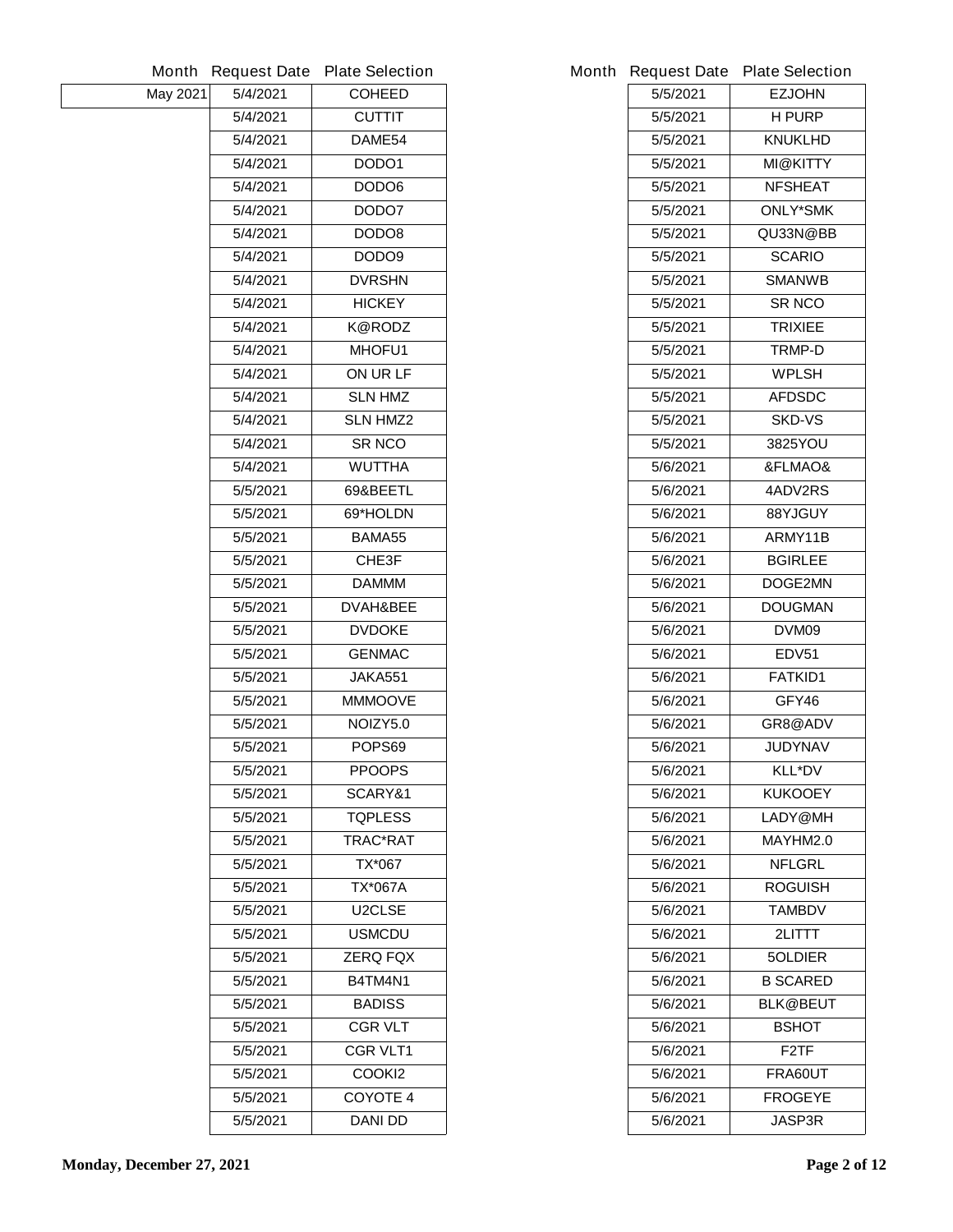|                 | <b>Month Request Date</b> | <b>Plate Selection</b> | Month Request Date Plate Selection |                   |
|-----------------|---------------------------|------------------------|------------------------------------|-------------------|
| <b>May 2021</b> | 5/6/2021                  | K-KILO-1               | 5/7/2021                           | <b>COYOTED</b>    |
|                 | 5/6/2021                  | K-KILO-2               | 5/7/2021                           | <b>DAL@DIVA</b>   |
|                 | 5/6/2021                  | K-KILO-3               | 5/7/2021                           | DBLDWN*2          |
|                 | 5/6/2021                  | <b>KLZBUG</b>          | 5/7/2021                           | <b>DORA*D</b>     |
|                 | 5/6/2021                  | KOKIE@                 | 5/7/2021                           | <b>DVCOOG</b>     |
|                 | 5/6/2021                  | <b>LILNGN</b>          | 5/7/2021                           | <b>DVFASS</b>     |
|                 | 5/6/2021                  | <b>MAMAWLF</b>         | 5/7/2021                           | <b>EL RUSKY</b>   |
|                 | 5/6/2021                  | <b>POLSTAR</b>         | 5/7/2021                           | <b>ESTE WEY</b>   |
|                 | 5/6/2021                  | ROCK&B                 | 5/7/2021                           | <b>GRINDGC</b>    |
|                 | 5/6/2021                  | <b>SCHWAGN</b>         | 5/7/2021                           | <b>GUNNYJ</b>     |
|                 | 5/6/2021                  | <b>SGR@SHKR</b>        | 5/7/2021                           | HU1K*MAD          |
|                 | 5/6/2021                  | <b>SKNNER</b>          | 5/7/2021                           | OCD*1             |
|                 | 5/6/2021                  | <b>SPCFRC1</b>         | 5/7/2021                           | <b>OG@TRIP</b>    |
|                 | 5/6/2021                  | <b>SPEYEDR</b>         | 5/7/2021                           | SMASH4            |
|                 | 5/6/2021                  | <b>USS 392</b>         | 5/7/2021                           | <b>SMOKYB</b>     |
|                 | 5/6/2021                  | <b>WLD DV</b>          | 5/7/2021                           | <b>SNOW 110</b>   |
|                 | 5/7/2021                  | 404 LADY               | 5/7/2021                           | <b>SNOYTE</b>     |
|                 | 5/7/2021                  | <b>BIG&amp;DICK</b>    | 5/7/2021                           | <b>SVMB0</b>      |
|                 | 5/7/2021                  | <b>CBDLDY</b>          | 5/7/2021                           | <b>XUSTU</b>      |
|                 | 5/7/2021                  | <b>CMPGRL</b>          | 5/10/2021                          | 2BDGRLZ           |
|                 | 5/7/2021                  | <b>DIXIGAL</b>         | 5/10/2021                          | 2HELURD           |
|                 | 5/7/2021                  | DVNVY1                 | 5/10/2021                          | 2L8LUZR           |
|                 | 5/7/2021                  | <b>FARTZ*</b>          | 5/10/2021                          | 69FR20            |
|                 | 5/7/2021                  | <b>FKNG TX</b>         | 5/10/2021                          | 69RA3             |
|                 | 5/7/2021                  | GYM@GRL                | 5/10/2021                          | <b>ABO 69</b>     |
|                 | 5/7/2021                  | HE11MAN                | 5/10/2021                          | AF GAL            |
|                 | 5/7/2021                  | KOKANE1                | 5/10/2021                          | <b>AMG SUKS</b>   |
|                 | 5/7/2021                  | <b>LOSR</b>            | 5/10/2021                          | <b>BCHBUM5</b>    |
|                 | 5/7/2021                  | <b>ODNSLDY</b>         | 5/10/2021                          | CPTP <sub>3</sub> |
|                 | 5/7/2021                  | OMW2FYN                | 5/10/2021                          | <b>D-MANS</b>     |
|                 | 5/7/2021                  | <b>PSSYNRG</b>         | 5/10/2021                          | <b>DVBSJG</b>     |
|                 | 5/7/2021                  | SGRDY69                | 5/10/2021                          | <b>EEW DVID</b>   |
|                 | 5/7/2021                  | <b>STANKI</b>          | 5/10/2021                          | <b>FATALL</b>     |
|                 | 5/7/2021                  | <b>TIRED*AF</b>        | 5/10/2021                          | F-IN L8           |
|                 | 5/7/2021                  | TPLS <sub>2</sub>      | 5/10/2021                          | <b>FLA BIHH</b>   |
|                 | 5/7/2021                  | <b>XVIXENX</b>         | 5/10/2021                          | <b>FLGRL</b>      |
|                 | 5/7/2021                  | A BOKE                 | 5/10/2021                          | <b>GOVNOR</b>     |
|                 | 5/7/2021                  | <b>ANEROS</b>          | 5/10/2021                          | H8R@FRS           |
|                 | 5/7/2021                  | @BFFF                  | 5/10/2021                          | HACK26            |
|                 | 5/7/2021                  | <b>1STLDV</b>          | 5/10/2021                          | <b>HEHLRZR</b>    |
|                 | 5/7/2021                  | <b>BADDIE.J</b>        | 5/10/2021                          | <b>HUSTLE</b>     |
|                 | 5/7/2021                  | <b>BALN*DV</b>         | 5/10/2021                          | <b>IHVE4AS</b>    |
|                 | 5/7/2021                  | <b>BLK GOKU</b>        | 5/10/2021                          | <b>JST8A55</b>    |
|                 | 5/7/2021                  | <b>BOUJEEP@</b>        | 5/10/2021                          | <b>KILAZ</b>      |
|                 | 5/7/2021                  | <b>CARM@N</b>          | 5/10/2021                          | <b>KMAN1</b>      |
|                 |                           |                        |                                    |                   |

|           | <b>Request Date Plate Selection</b> |
|-----------|-------------------------------------|
| 5/7/2021  | <b>COYOTED</b>                      |
| 5/7/2021  | DAL@DIVA                            |
| 5/7/2021  | <b>DBLDWN*2</b>                     |
| 5/7/2021  | <b>DORA*D</b>                       |
| 5/7/2021  | <b>DVCOOG</b>                       |
| 5/7/2021  | <b>DVFASS</b>                       |
| 5/7/2021  | <b>EL RUSKY</b>                     |
| 5/7/2021  | <b>ESTE WEY</b>                     |
| 5/7/2021  | <b>GRINDGC</b>                      |
| 5/7/2021  | <b>GUNNYJ</b>                       |
| 5/7/2021  | HU1K*MAD                            |
| 5/7/2021  | OCD*1                               |
| 5/7/2021  | <b>OG@TRIP</b>                      |
| 5/7/2021  | <b>SMASH4</b>                       |
| 5/7/2021  | SMOKYB                              |
| 5/7/2021  | <b>SNOW 110</b>                     |
| 5/7/2021  | SNOYTE                              |
| 5/7/2021  | <b>SVMB0</b>                        |
| 5/7/2021  | <b>XUSTU</b>                        |
| 5/10/2021 | 2BDGRLZ                             |
| 5/10/2021 | <b>2HELURD</b>                      |
| 5/10/2021 | 2L8LUZR                             |
| 5/10/2021 | 69FR20                              |
| 5/10/2021 | 69RA3                               |
| 5/10/2021 | ABO 69                              |
| 5/10/2021 | <b>AF GAL</b>                       |
| 5/10/2021 | <b>AMG SUKS</b>                     |
| 5/10/2021 | <b>BCHBUM5</b>                      |
| 5/10/2021 | CPTP <sub>3</sub>                   |
| 5/10/2021 | D-MANS                              |
| 5/10/2021 | <b>DVBSJG</b>                       |
| 5/10/2021 | <b>EEW DVID</b>                     |
| 5/10/2021 | <b>FATALL</b>                       |
| 5/10/2021 | F-IN L8                             |
| 5/10/2021 | FLA BIHH                            |
| 5/10/2021 | FLGRL                               |
| 5/10/2021 | <b>GOVNOR</b>                       |
| 5/10/2021 | H8R@FRS                             |
| 5/10/2021 | <b>HACK26</b>                       |
| 5/10/2021 | <b>HEHLRZR</b>                      |
| 5/10/2021 | <b>HUSTLE</b>                       |
| 5/10/2021 | <b>IHVE4AS</b>                      |
| 5/10/2021 | JST8A55                             |
| 5/10/2021 | KILAZ                               |
| 5/10/2021 | KMAN 1                              |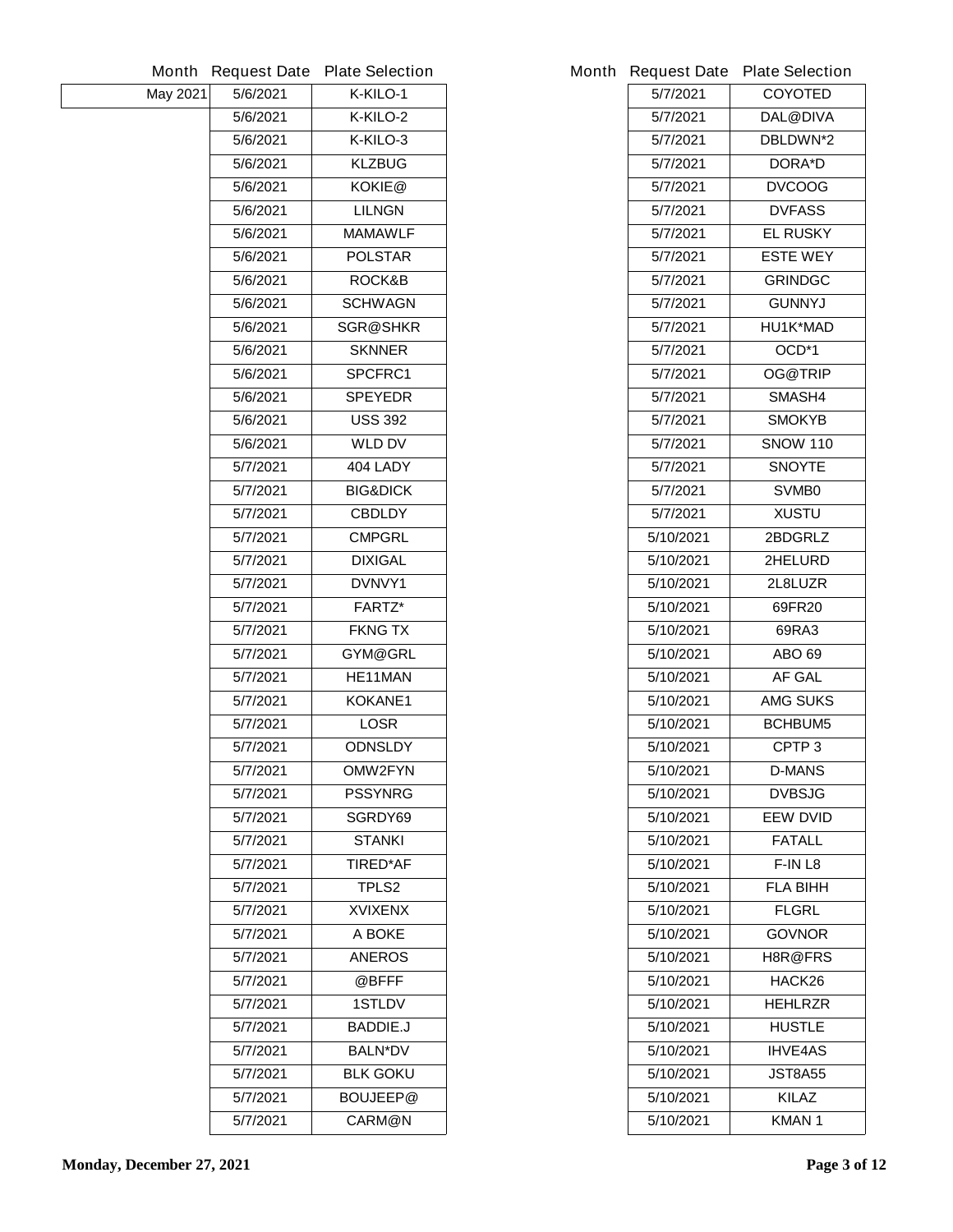|                 | Month Request Date | <b>Plate Selection</b> |           | Month Request Date Plate Selection |
|-----------------|--------------------|------------------------|-----------|------------------------------------|
| <b>May 2021</b> | 5/10/2021          | <b>KUUCH</b>           | 5/10/2021 | U*SHH                              |
|                 | 5/10/2021          | <b>LADYMAE</b>         | 5/10/2021 | <b>VENOM72</b>                     |
|                 | 5/10/2021          | <b>LAWGRL1</b>         | 5/10/2021 | <b>WEBAKE</b>                      |
|                 | 5/10/2021          | <b>METHEAD</b>         | 5/10/2021 | <b>WEID*SPD</b>                    |
|                 | 5/10/2021          | <b>MSUSAF</b>          | 5/11/2021 | <b>DVE4NT</b>                      |
|                 | 5/10/2021          | <b>MTB GRL</b>         | 5/11/2021 | 57ARMY                             |
|                 | 5/10/2021          | <b>MY@LADYJ</b>        | 5/11/2021 | <b>BBYG1RL</b>                     |
|                 | 5/10/2021          | <b>OG BRO</b>          | 5/11/2021 | <b>CRAYZL1</b>                     |
|                 | 5/10/2021          | <b>PRTIBOI</b>         | 5/11/2021 | <b>CRAZY T</b>                     |
|                 | 5/10/2021          | RENEE69                | 5/11/2021 | <b>FKBLM</b>                       |
|                 | 5/10/2021          | <b>STRO GRL</b>        | 5/11/2021 | <b>GAS HEHE</b>                    |
|                 | 5/10/2021          | <b>TOXICO</b>          | 5/11/2021 | <b>GGGIRL</b>                      |
|                 | 5/10/2021          | <b>USMC F18</b>        | 5/11/2021 | <b>GRLB0SS</b>                     |
|                 | 5/10/2021          | <b>USMCNP</b>          | 5/11/2021 | <b>JPSY BCH</b>                    |
|                 | 5/10/2021          | <b>WHOA*BOY</b>        | 5/11/2021 | <b>JSTAGRL</b>                     |
|                 | 5/10/2021          | <b>DVBPLZ</b>          | 5/11/2021 | MOVEHO3                            |
|                 | 5/10/2021          | <b>CRUPTD</b>          | 5/11/2021 | <b>MRTG*GAL</b>                    |
|                 | 5/10/2021          | 9TH*ID                 | 5/11/2021 | <b>SALV DVR</b>                    |
|                 | 5/10/2021          | <b>ADDICTD</b>         | 5/11/2021 | <b>SHECRA</b>                      |
|                 | 5/10/2021          | <b>BAD@BUJE</b>        | 5/11/2021 | <b>SLODUDE</b>                     |
|                 | 5/10/2021          | <b>BLAC KNG</b>        | 5/11/2021 | <b>THA MAN</b>                     |
|                 | 5/10/2021          | <b>BLAZZER</b>         | 5/11/2021 | <b>THEDUDE</b>                     |
|                 | 5/10/2021          | <b>BLK1ST</b>          | 5/11/2021 | <b>USMCFO</b>                      |
|                 | 5/10/2021          | <b>BLNDNTX</b>         | 5/11/2021 | <b>WEAK SOS</b>                    |
|                 | 5/10/2021          | <b>CBGRACE</b>         | 5/11/2021 | @BUHO@                             |
|                 | 5/10/2021          | <b>CLEAN@B</b>         | 5/11/2021 | <b>00FNRA</b>                      |
|                 | 5/10/2021          | $D^*PE$                | 5/11/2021 | <b>BAD BRAD</b>                    |
|                 | 5/10/2021          | D3M3N                  | 5/11/2021 | <b>BLACBET</b>                     |
|                 | 5/10/2021          | <b>DFSWINS</b>         | 5/11/2021 | <b>CREAM</b>                       |
|                 | 5/10/2021          | <b>DRIPPIN</b>         | 5/11/2021 | <b>DEUCES</b>                      |
|                 | 5/10/2021          | <b>DSAFRT</b>          | 5/11/2021 | <b>DVGNCE</b>                      |
|                 | 5/10/2021          | <b>DVPUFF</b>          | 5/11/2021 | <b>DV-TAR</b>                      |
|                 | 5/10/2021          | <b>F1OOR&amp;IT</b>    | 5/11/2021 | <b>EMS911</b>                      |
|                 | 5/10/2021          | <b>FIG LIFE</b>        | 5/11/2021 | <b>GIRTHY</b>                      |
|                 | 5/10/2021          | <b>GR3ASY</b>          | 5/11/2021 | <b>GOOBERU</b>                     |
|                 | 5/10/2021          | GR8BZZ                 | 5/11/2021 | <b>GOTCHU</b>                      |
|                 | 5/10/2021          | <b>HEN@TIE</b>         | 5/11/2021 | <b>GOTTYOU</b>                     |
|                 | 5/10/2021          | HYDRA1                 | 5/11/2021 | <b>GRINDG2</b>                     |
|                 | 5/10/2021          | I C R3D                | 5/11/2021 | <b>HADES</b>                       |
|                 | 5/10/2021          | <b>J*BIRDS</b>         | 5/11/2021 | <b>HWT@MES</b>                     |
|                 | 5/10/2021          | <b>JEWELSG</b>         | 5/11/2021 | <b>MANIC</b>                       |
|                 | 5/10/2021          | <b>NO WORKY</b>        | 5/11/2021 | <b>P-NUT</b>                       |
|                 | 5/10/2021          | <b>REAP3R</b>          | 5/11/2021 | <b>RJSHOSE</b>                     |
|                 | 5/10/2021          | <b>SOTACHY</b>         | 5/12/2021 | <b>1ST L8DY</b>                    |
|                 | 5/10/2021          | <b>THG LYFE</b>        | 5/12/2021 | 4WIFEY                             |

|           | <b>Request Date Plate Selection</b> |
|-----------|-------------------------------------|
| 5/10/2021 | U*SHH                               |
| 5/10/2021 | <b>VENOM72</b>                      |
| 5/10/2021 | <b>WEBAKE</b>                       |
| 5/10/2021 | <b>WEID*SPD</b>                     |
| 5/11/2021 | <b>DVE4NT</b>                       |
| 5/11/2021 | 57ARMY                              |
| 5/11/2021 | <b>BBYG1RL</b>                      |
| 5/11/2021 | <b>CRAYZL1</b>                      |
| 5/11/2021 | <b>CRAZY T</b>                      |
| 5/11/2021 | <b>FKBLM</b>                        |
| 5/11/2021 | <b>GAS HEHE</b>                     |
| 5/11/2021 | GGGIRL                              |
| 5/11/2021 | <b>GRLB0SS</b>                      |
| 5/11/2021 | <b>JPSY BCH</b>                     |
| 5/11/2021 | <b>JSTAGRL</b>                      |
| 5/11/2021 | <b>MOVEHO3</b>                      |
| 5/11/2021 | <b>MRTG*GAL</b>                     |
| 5/11/2021 | <b>SALV DVR</b>                     |
| 5/11/2021 | SHECRA                              |
| 5/11/2021 | <b>SLODUDE</b>                      |
| 5/11/2021 | THA MAN                             |
| 5/11/2021 | <b>THEDUDE</b>                      |
| 5/11/2021 | <b>USMCFO</b>                       |
| 5/11/2021 | <b>WEAK SOS</b>                     |
| 5/11/2021 | @BUHO@                              |
| 5/11/2021 | 00FNRA                              |
| 5/11/2021 | <b>BAD BRAD</b>                     |
| 5/11/2021 | <b>BLACBET</b>                      |
| 5/11/2021 | <b>CREAM</b>                        |
| 5/11/2021 | <b>DEUCES</b>                       |
| 5/11/2021 | <b>DVGNCE</b>                       |
| 5/11/2021 | <b>DV-TAR</b>                       |
| 5/11/2021 | <b>EMS911</b>                       |
| 5/11/2021 | <b>GIRTHY</b>                       |
| 5/11/2021 | <b>GOOBERU</b>                      |
| 5/11/2021 | <b>GOTCHU</b>                       |
| 5/11/2021 | <b>GOTTYOU</b>                      |
| 5/11/2021 | <b>GRINDG2</b>                      |
| 5/11/2021 | <b>HADES</b>                        |
| 5/11/2021 | <b>HWT@MES</b>                      |
| 5/11/2021 | <b>MANIC</b>                        |
| 5/11/2021 | P-NUT                               |
| 5/11/2021 | <b>RJSHOSE</b>                      |
| 5/12/2021 | <b>1ST L8DY</b>                     |
| 5/12/2021 | <b>4WIFEY</b>                       |
|           |                                     |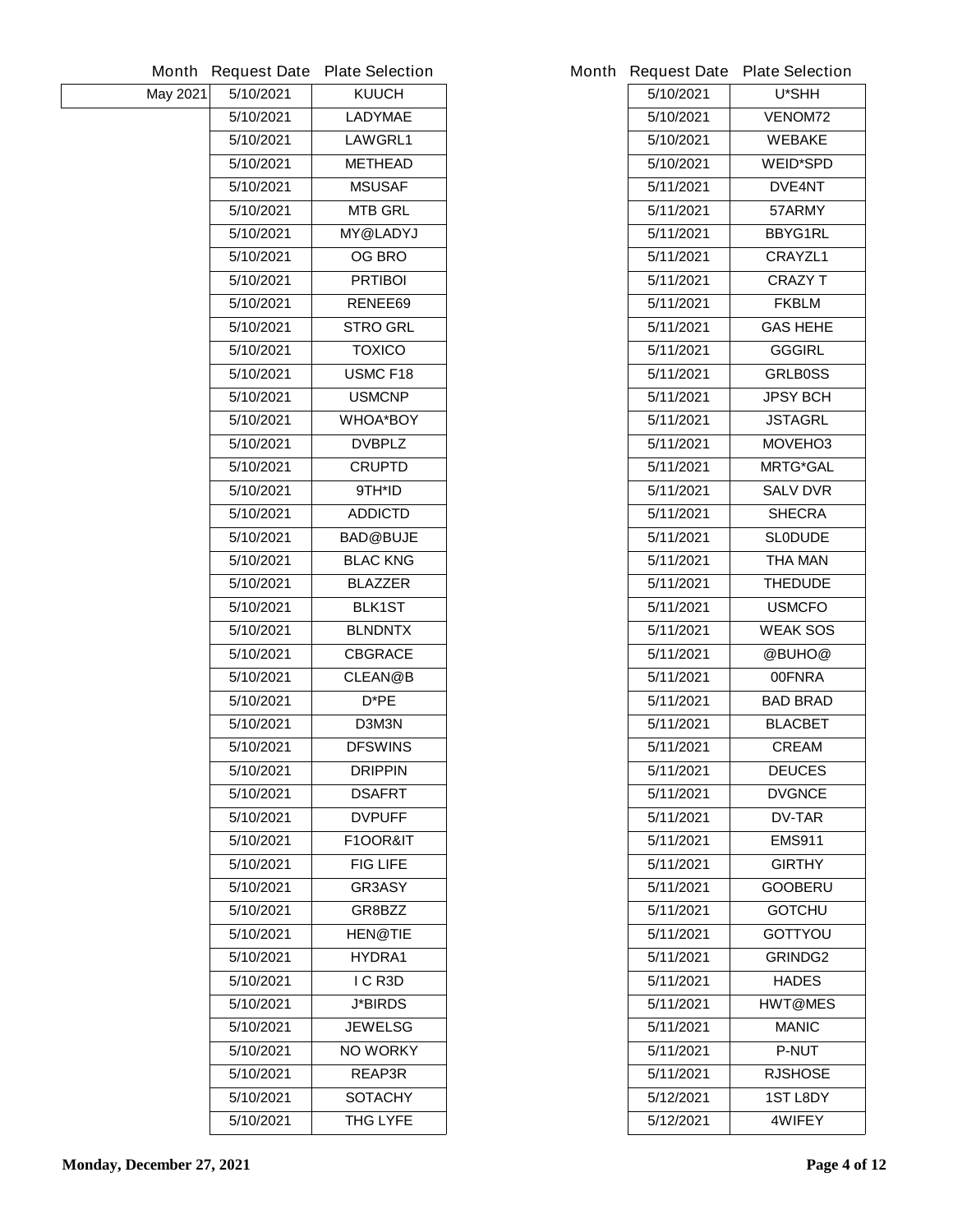| Month    | <b>Request Date</b> | <b>Plate Selection</b> |           | Month Request Date Plate Selection |
|----------|---------------------|------------------------|-----------|------------------------------------|
| May 2021 | 5/12/2021           | <b>A&amp;&amp;M*N</b>  | 5/12/2021 | <b>PERSIAN</b>                     |
|          | 5/12/2021           | <b>BABGIRL</b>         | 5/12/2021 | <b>REDA**</b>                      |
|          | 5/12/2021           | <b>BANDIT1</b>         | 5/12/2021 | RHNO <sub>1</sub>                  |
|          | 5/12/2021           | <b>B-BOY*II</b>        | 5/12/2021 | <b>RHNO<sub>2</sub></b>            |
|          | 5/12/2021           | <b>BKGRL</b>           | 5/12/2021 | <b>RHNO 6</b>                      |
|          | 5/12/2021           | <b>DGOMEX</b>          | 5/12/2021 | <b>RHNO7</b>                       |
|          | 5/12/2021           | <b>DV*DMB</b>          | 5/12/2021 | <b>RHNO 8</b>                      |
|          | 5/12/2021           | <b>DVZMF0</b>          | 5/12/2021 | <b>SLKWLLY</b>                     |
|          | 5/12/2021           | <b>EASYBOY</b>         | 5/13/2021 | <b>6TY 9INE</b>                    |
|          | 5/12/2021           | <b>ELCAPI</b>          | 5/13/2021 | <b>BOYMOM</b>                      |
|          | 5/12/2021           | <b>HD ADV</b>          | 5/13/2021 | <b>CPT JACK</b>                    |
|          | 5/12/2021           | <b>HELLION</b>         | 5/13/2021 | <b>DV MIA</b>                      |
|          | 5/12/2021           | LV@GRL                 | 5/13/2021 | <b>GFYSIR</b>                      |
|          | 5/12/2021           | <b>LV8TRMN</b>         | 5/13/2021 | GLT0R1S                            |
|          | 5/12/2021           | <b>MACS HOE</b>        | 5/13/2021 | GYPSY 79                           |
|          | 5/12/2021           | <b>MPO*RET</b>         | 5/13/2021 | <b>MF GWINN</b>                    |
|          | 5/12/2021           | <b>POOR ASF</b>        | 5/13/2021 | <b>MSSLMN</b>                      |
|          | 5/12/2021           | <b>SICO WEY</b>        | 5/13/2021 | QUEEN@MF                           |
|          | 5/12/2021           | <b>SPICY&amp;AF</b>    | 5/13/2021 | R4DR                               |
|          | 5/12/2021           | <b>U2SLO</b>           | 5/13/2021 | <b>THEJP</b>                       |
|          | 5/12/2021           | WINGM&N1               | 5/13/2021 | 2@HOOZ                             |
|          | 5/12/2021           | <b>ZZMAN</b>           | 5/13/2021 | <b>ASTRAN</b>                      |
|          | 5/12/2021           | 24M4MBA                | 5/13/2021 | <b>B*DOT</b>                       |
|          | 5/12/2021           | <b>4BUTCH</b>          | 5/13/2021 | <b>BLAHKAY</b>                     |
|          | 5/12/2021           | <b>5KIDMRK</b>         | 5/13/2021 | <b>DC L@VR</b>                     |
|          | 5/12/2021           | 69SCOUT                | 5/13/2021 | <b>EL*FACIL</b>                    |
|          | 5/12/2021           | <b>BALRWHP</b>         | 5/13/2021 | <b>HTHNDV</b>                      |
|          | 5/12/2021           | <b>BLKP4L</b>          | 5/13/2021 | <b>ICEATOO</b>                     |
|          | 5/12/2021           | <b>FIST90</b>          | 5/13/2021 | <b>MOTAS</b>                       |
|          | 5/12/2021           | <b>JMURDA</b>          | 5/13/2021 | <b>MR.MAYOR</b>                    |
|          | 5/12/2021           | <b>KC@CHEEF</b>        | 5/13/2021 | <b>MS.LIT 3</b>                    |
|          | 5/12/2021           | <b>KUBAND</b>          | 5/13/2021 | <b>P CONTRL</b>                    |
|          | 5/12/2021           | <b>KYTSICO</b>         | 5/13/2021 | <b>PCKERS</b>                      |
|          | 5/12/2021           | <b>L*BETCH</b>         | 5/13/2021 | <b>RED&amp;FOKS</b>                |
|          | 5/12/2021           | <b>LIBS&amp;SUK</b>    | 5/13/2021 | <b>RSKNDV</b>                      |
|          | 5/12/2021           | <b>LIL HESH</b>        | 5/13/2021 | SSS                                |
|          | 5/12/2021           | <b>LILSASS</b>         | 5/13/2021 | <b>TALIBAN</b>                     |
|          | 5/12/2021           | <b>MARYR</b>           | 5/13/2021 | <b>TBL HOBO</b>                    |
|          | 5/12/2021           | <b>MASTER1</b>         | 5/13/2021 | <b>UHSHOT1</b>                     |
|          | 5/12/2021           | <b>MDLFCS</b>          | 5/13/2021 | <b>WHAMMER</b>                     |
|          | 5/12/2021           | <b>MEDTRP</b>          | 5/13/2021 | <b>WHIT</b>                        |
|          | 5/12/2021           | <b>MISUPTY</b>         | 5/13/2021 | <b>WONKRU</b>                      |
|          | 5/12/2021           | <b>MSPOOH2</b>         | 5/14/2021 | <b>KW@DVA</b>                      |
|          | 5/12/2021           | <b>ODEEEZ</b>          | 5/14/2021 | <b>1EVILB</b>                      |
|          | 5/12/2021           | <b>P1CHIK</b>          | 5/14/2021 | AFE9DV                             |
|          |                     |                        |           |                                    |

|           | <b>Request Date Plate Selection</b> |
|-----------|-------------------------------------|
| 5/12/2021 | <b>PERSIAN</b>                      |
| 5/12/2021 | <b>REDA**</b>                       |
| 5/12/2021 | RHNO <sub>1</sub>                   |
| 5/12/2021 | <b>RHNO<sub>2</sub></b>             |
| 5/12/2021 | <b>RHNO 6</b>                       |
| 5/12/2021 | <b>RHNO 7</b>                       |
| 5/12/2021 | <b>RHNO 8</b>                       |
| 5/12/2021 | <b>SLKWLLY</b>                      |
| 5/13/2021 | <b>6TY 9INE</b>                     |
| 5/13/2021 | <b>BOYMOM</b>                       |
| 5/13/2021 | <b>CPT JACK</b>                     |
| 5/13/2021 | DV MIA                              |
| 5/13/2021 | <b>GFYSIR</b>                       |
| 5/13/2021 | <b>GLT0R1S</b>                      |
| 5/13/2021 | <b>GYPSY 79</b>                     |
| 5/13/2021 | <b>MF GWINN</b>                     |
| 5/13/2021 | <b>MSSLMN</b>                       |
| 5/13/2021 | <b>QUEEN@MF</b>                     |
| 5/13/2021 | R4DR                                |
| 5/13/2021 | <b>THEJP</b>                        |
| 5/13/2021 | 2@HOOZ                              |
| 5/13/2021 | <b>ASTRAN</b>                       |
| 5/13/2021 | <b>B*DOT</b>                        |
| 5/13/2021 | <b>BLAHKAY</b>                      |
| 5/13/2021 | <b>DC L@VR</b>                      |
| 5/13/2021 | <b>EL*FACIL</b>                     |
| 5/13/2021 | <b>HTHNDV</b>                       |
| 5/13/2021 | <b>ICEATOO</b>                      |
| 5/13/2021 | <b>MOTAS</b>                        |
| 5/13/2021 | <b>MR.MAYOR</b>                     |
| 5/13/2021 | <b>MS.LIT 3</b>                     |
| 5/13/2021 | <b>P CONTRL</b>                     |
| 5/13/2021 | <b>PCKERS</b>                       |
| 5/13/2021 | <b>RED&amp;F0KS</b>                 |
| 5/13/2021 | <b>RSKNDV</b>                       |
| 5/13/2021 | SSS                                 |
| 5/13/2021 | <b>TALIBAN</b>                      |
| 5/13/2021 | <b>TBL HOBO</b>                     |
| 5/13/2021 | <b>UHSHOT1</b>                      |
| 5/13/2021 | WHAMMER                             |
| 5/13/2021 | WHIT                                |
| 5/13/2021 | WONKRU                              |
| 5/14/2021 | KW@DVA                              |
| 5/14/2021 | <b>1EVILB</b>                       |
| 5/14/2021 | <b>AFE9DV</b>                       |
|           |                                     |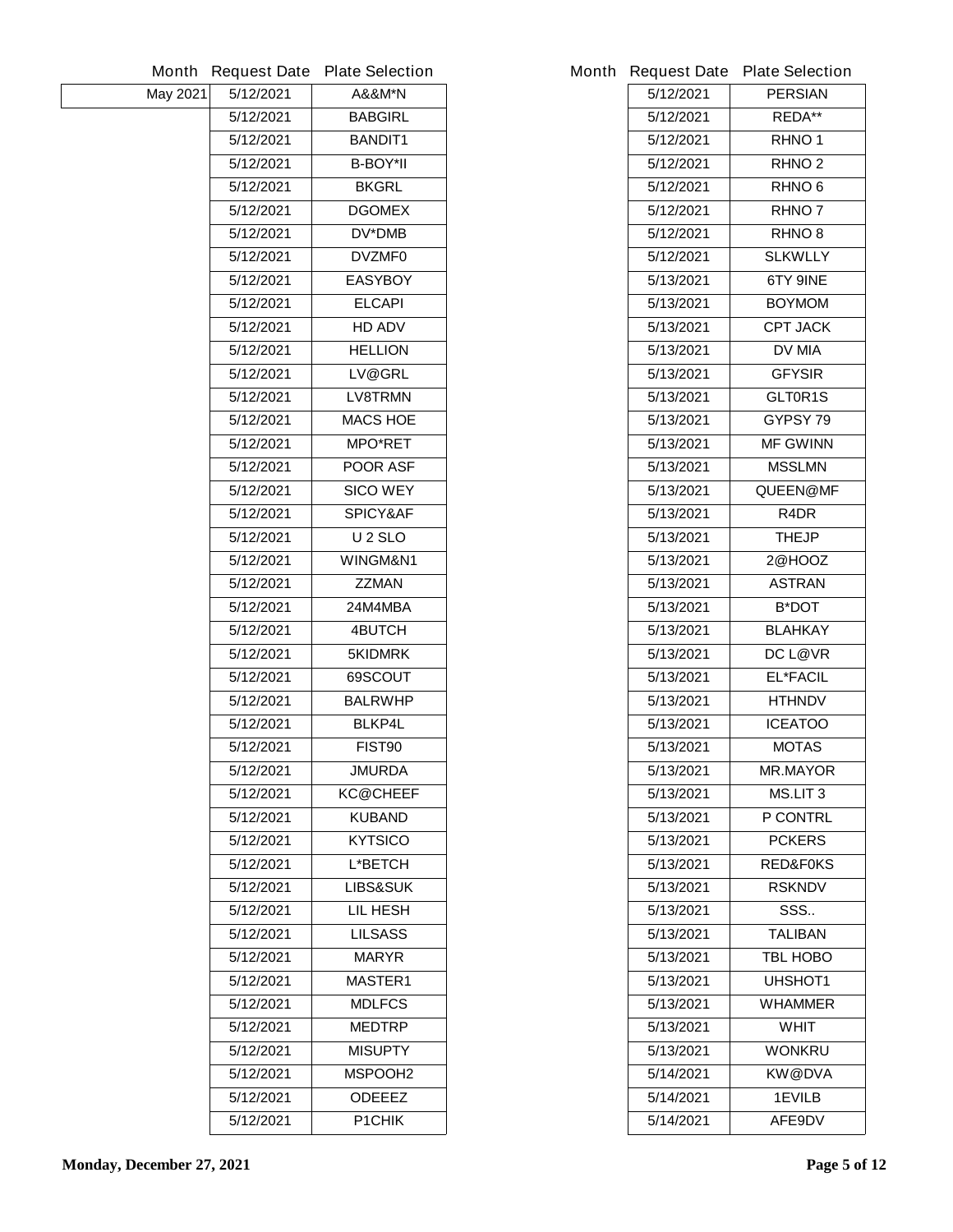| Month    | <b>Request Date</b> | <b>Plate Selection</b> | <b>Month Request Date</b> | <b>Plate Selection</b> |
|----------|---------------------|------------------------|---------------------------|------------------------|
| May 2021 | 5/14/2021           | <b>BEARDV</b>          | 5/14/2021                 | <b>LCRZR</b>           |
|          | 5/14/2021           | DARA 69                | 5/14/2021                 | LE*GAPER               |
|          | 5/14/2021           | E1CHAPO                | 5/14/2021                 | <b>LG0RD0</b>          |
|          | 5/14/2021           | <b>FKSNDIT</b>         | 5/14/2021                 | MAMBA&4E               |
|          | 5/14/2021           | <b>FSCK-YA</b>         | 5/14/2021                 | OG&BAB                 |
|          | 5/14/2021           | <b>FUKN*FST</b>        | 5/14/2021                 | <b>PED@ANN</b>         |
|          | 5/14/2021           | <b>GAS2BTC</b>         | 5/14/2021                 | <b>QUEENBV</b>         |
|          | 5/14/2021           | <b>H*YGRL</b>          | 5/14/2021                 | <b>ROCKET</b>          |
|          | 5/14/2021           | <b>ICEY AF</b>         | 5/14/2021                 | <b>SCALYWG</b>         |
|          | 5/14/2021           | <b>LDYBOS</b>          | 5/14/2021                 | <b>SCAT-SRT</b>        |
|          | 5/14/2021           | <b>NEOWGUY</b>         | 5/14/2021                 | <b>SELL M3</b>         |
|          | 5/14/2021           | <b>NORSMAN</b>         | 5/14/2021                 | <b>SEXCBK</b>          |
|          | 5/14/2021           | <b>RIZ-APD</b>         | 5/14/2021                 | <b>SIZZURP</b>         |
|          | 5/14/2021           | <b>SHEEET</b>          | 5/14/2021                 | SPTCMN1                |
|          | 5/14/2021           | <b>SLMDBOY</b>         | 5/14/2021                 | <b>T00TS75</b>         |
|          | 5/14/2021           | <b>TWZTED</b>          | 5/17/2021                 | 0000GAS                |
|          | 5/14/2021           | <b>WAT DA F</b>        | 5/17/2021                 | 60DUDE                 |
|          | 5/14/2021           | @2CHOC                 | 5/17/2021                 | <b>CAJNES</b>          |
|          | 5/14/2021           | 11DBLDN                | 5/17/2021                 | <b>CHIEF</b>           |
|          | 5/14/2021           | 1BLVCK8                | 5/17/2021                 | D3M*B0IZ               |
|          | 5/14/2021           | 1ILLDV                 | 5/17/2021                 | <b>DA FUKK</b>         |
|          | 5/14/2021           | <b>1KITKAT</b>         | 5/17/2021                 | <b>FASTAF&amp;B</b>    |
|          | 5/14/2021           | <b>1ST PENL</b>        | 5/17/2021                 | GFYM426                |
|          | 5/14/2021           | <b>1ST PNSL</b>        | 5/17/2021                 | HH-STK69               |
|          | 5/14/2021           | 5.0 CUHH               | 5/17/2021                 | <b>IMADCK</b>          |
|          | 5/14/2021           | AMP U T                | 5/17/2021                 | <b>JO*BOY</b>          |
|          | 5/14/2021           | <b>ANTI&amp;MLM</b>    | 5/17/2021                 | JP&392                 |
|          | 5/14/2021           | <b>APESIZZ</b>         | 5/17/2021                 | KILLA@60               |
|          | 5/14/2021           | <b>ASTRID R</b>        | 5/17/2021                 | <b>KMGAL</b>           |
|          | 5/14/2021           | BDP4L                  | 5/17/2021                 | <b>KS@GRL</b>          |
|          | 5/14/2021           | <b>BIGDOCK</b>         | 5/17/2021                 | <b>L8R BISH</b>        |
|          | 5/14/2021           | <b>BLCK@</b>           | 5/17/2021                 | <b>LADTEE</b>          |
|          | 5/14/2021           | <b>CHIBIS</b>          | 5/17/2021                 | <b>MAILMAN</b>         |
|          | 5/14/2021           | <b>CHINO8</b>          | 5/17/2021                 | <b>MAMMIES</b>         |
|          | 5/14/2021           | <b>DEALING</b>         | 5/17/2021                 | <b>MISLADY</b>         |
|          | 5/14/2021           | <b>FUUNK@M</b>         | 5/17/2021                 | <b>OKIE@GRL</b>        |
|          | 5/14/2021           | <b>GN*BUNNY</b>        | 5/17/2021                 | <b>RPTR KLR</b>        |
|          | 5/14/2021           | <b>H&amp;LYHALE</b>    | 5/17/2021                 | SAXMAN1                |
|          | 5/14/2021           | I SOLD U               | 5/17/2021                 | <b>SCARYAF</b>         |
|          | 5/14/2021           | <b>IMA SNK</b>         | 5/17/2021                 | <b>SPD3MON</b>         |
|          | 5/14/2021           | <b>ISSA DOM</b>        | 5/17/2021                 | <b>TUFGUY</b>          |
|          | 5/14/2021           | <b>ITSTHIK</b>         | 5/17/2021                 | <b>TXSGRRL</b>         |
|          | 5/14/2021           | <b>JETINHO&amp;</b>    | 5/17/2021                 | <b>WCH DUDE</b>        |
|          | 5/14/2021           | K1TCAT9                | 5/17/2021                 | 2SS*4LE                |
|          | 5/14/2021           | LANE*HOG               | 5/17/2021                 | <b>KMAF</b>            |
|          |                     |                        |                           |                        |

|           | <b>Request Date Plate Selection</b> |
|-----------|-------------------------------------|
| 5/14/2021 | <b>LCRZR</b>                        |
| 5/14/2021 | <b>LE*GAPER</b>                     |
| 5/14/2021 | <b>LG0RD0</b>                       |
| 5/14/2021 | MAMBA&4E                            |
| 5/14/2021 | OG&BAB                              |
| 5/14/2021 | <b>PED@ANN</b>                      |
| 5/14/2021 | <b>QUEENBV</b>                      |
| 5/14/2021 | <b>ROCKET</b>                       |
| 5/14/2021 | <b>SCALYWG</b>                      |
| 5/14/2021 | SCAT-SRT                            |
| 5/14/2021 | <b>SELL M3</b>                      |
| 5/14/2021 | <b>SEXCBK</b>                       |
| 5/14/2021 | <b>SIZZURP</b>                      |
| 5/14/2021 | <b>SPTCMN1</b>                      |
| 5/14/2021 | <b>T00TS75</b>                      |
| 5/17/2021 | 0000GAS                             |
| 5/17/2021 | 60DUDE                              |
| 5/17/2021 | <b>CAJNES</b>                       |
| 5/17/2021 | CHIEF                               |
| 5/17/2021 | D3M*B0IZ                            |
| 5/17/2021 | DA FUKK                             |
| 5/17/2021 | <b>FASTAF&amp;B</b>                 |
| 5/17/2021 | GFYM426                             |
| 5/17/2021 | HH-STK69                            |
| 5/17/2021 | IMADCK                              |
| 5/17/2021 | <b>JO*BOY</b>                       |
| 5/17/2021 | <b>JP&amp;392</b>                   |
| 5/17/2021 | KILLA@60                            |
| 5/17/2021 | <b>KMGAL</b>                        |
| 5/17/2021 | KS@GRL                              |
| 5/17/2021 | L8R BISH                            |
| 5/17/2021 | <b>LADTEE</b>                       |
| 5/17/2021 | MAILMAN                             |
| 5/17/2021 | <b>MAMMIES</b>                      |
| 5/17/2021 | <b>MISLADY</b>                      |
| 5/17/2021 | <b>OKIE@GRL</b>                     |
| 5/17/2021 | <b>RPTR KLR</b>                     |
| 5/17/2021 | SAXMAN1                             |
| 5/17/2021 | SCARYAF                             |
| 5/17/2021 | <b>SPD3MON</b>                      |
| 5/17/2021 | <b>TUFGUY</b>                       |
| 5/17/2021 | TXSGRRL                             |
| 5/17/2021 | <b>WCH DUDE</b>                     |
| 5/17/2021 | 2SS*4LE                             |
| 5/17/2021 | KMAF.                               |
|           |                                     |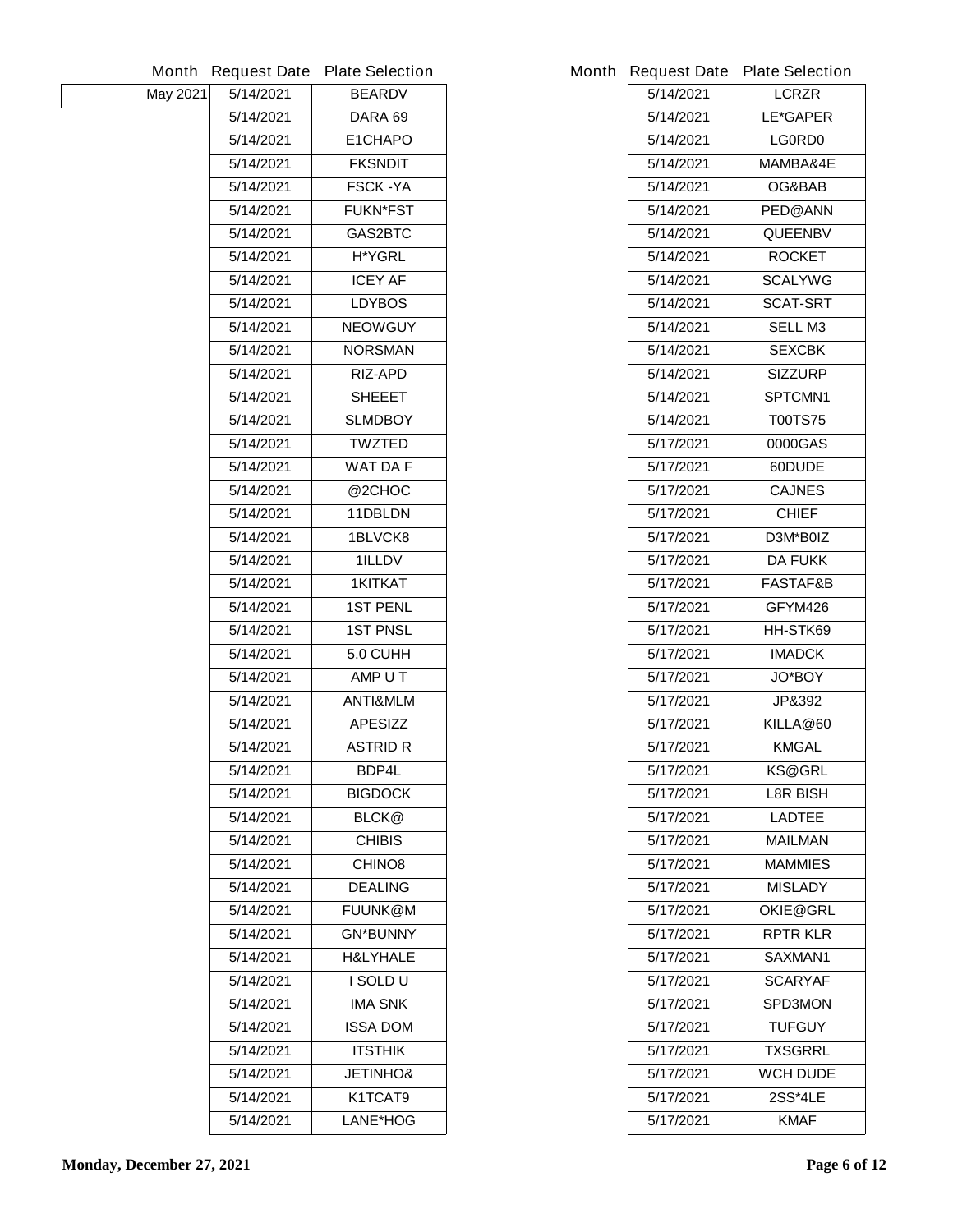|          | <b>Month Request Date</b> | <b>Plate Selection</b> |           | Month Request Date Plate Selection |
|----------|---------------------------|------------------------|-----------|------------------------------------|
| May 2021 | 5/17/2021                 | @BUNNY@                | 5/17/2021 | <b>OG*PAW</b>                      |
|          | 5/17/2021                 | @JEZZI@                | 5/17/2021 | <b>OGNBTX</b>                      |
|          | 5/17/2021                 | <b>1BIGBAG</b>         | 5/17/2021 | <b>PAY DIVA</b>                    |
|          | 5/17/2021                 | <b>1DINGHY</b>         | 5/17/2021 | <b>PETERS</b>                      |
|          | 5/17/2021                 | <b>2ERCAS</b>          | 5/17/2021 | <b>PK3PEG</b>                      |
|          | 5/17/2021                 | <b>4 BAGGER</b>        | 5/17/2021 | <b>POOHDA</b>                      |
|          | 5/17/2021                 | 53ABEE                 | 5/17/2021 | <b>POSONE</b>                      |
|          | 5/17/2021                 | 5LRBLSZ                | 5/17/2021 | <b>REB VET</b>                     |
|          | 5/17/2021                 | 6&VWF&9                | 5/17/2021 | <b>SHNITZL</b>                     |
|          | 5/17/2021                 | 6BNGGR                 | 5/17/2021 | <b>SIB&amp;ICE</b>                 |
|          | 5/17/2021                 | <b>ATHOL*</b>          | 5/17/2021 | <b>SICARIA</b>                     |
|          | 5/17/2021                 | <b>AWHIZZ</b>          | 5/17/2021 | <b>SICOTX</b>                      |
|          | 5/17/2021                 | <b>BL MMBA</b>         | 5/17/2021 | SIDDD@                             |
|          | 5/17/2021                 | <b>BOOMB</b>           | 5/17/2021 | SLT&LGT                            |
|          | 5/17/2021                 | <b>BUBE</b>            | 5/17/2021 | <b>SMD 00</b>                      |
|          | 5/17/2021                 | <b>BURN N4U</b>        | 5/17/2021 | SMD*V6                             |
|          | 5/17/2021                 | <b>BUTTONS</b>         | 5/17/2021 | <b>SMKSUM</b>                      |
|          | 5/17/2021                 | CH1K1Z                 | 5/17/2021 | <b>SPRT NUT</b>                    |
|          | 5/17/2021                 | CHIQ50                 | 5/17/2021 | <b>SQQURL</b>                      |
|          | 5/17/2021                 | <b>CREAM2</b>          | 5/17/2021 | <b>THOTIN</b>                      |
|          | 5/17/2021                 | <b>CUFFUM4</b>         | 5/17/2021 | <b>TTHOL3</b>                      |
|          | 5/17/2021                 | <b>CYBRSEC</b>         | 5/17/2021 | <b>WHIPLD</b>                      |
|          | 5/17/2021                 | D@GO&T                 | 5/17/2021 | <b>WILDDV</b>                      |
|          | 5/17/2021                 | DVAH82                 | 5/18/2021 | <b>DEM H8RS</b>                    |
|          | 5/17/2021                 | <b>DVAHAH</b>          | 5/18/2021 | <b>DIK</b>                         |
|          | 5/17/2021                 | <b>EEFOFF</b>          | 5/18/2021 | <b>DIPOPO</b>                      |
|          | 5/17/2021                 | <b>ELC HORS</b>        | 5/18/2021 | <b>DV LTC</b>                      |
|          | 5/17/2021                 | <b>ELCHUCO</b>         | 5/18/2021 | <b>DVDIVA</b>                      |
|          | 5/17/2021                 | <b>ELWEY</b>           | 5/18/2021 | <b>DVIT0</b>                       |
|          | 5/17/2021                 | FAM@JWL                | 5/18/2021 | <b>EVENGER</b>                     |
|          | 5/17/2021                 | <b>FG*FARM</b>         | 5/18/2021 | <b>FUCKRTE</b>                     |
|          | 5/17/2021                 | <b>FILIAHO</b>         | 5/18/2021 | <b>GURLFTR</b>                     |
|          | 5/17/2021                 | <b>FXING*2</b>         | 5/18/2021 | <b>JMIZGRL</b>                     |
|          | 5/17/2021                 | <b>GNRLHOU</b>         | 5/18/2021 | <b>JODYBOY</b>                     |
|          | 5/17/2021                 | <b>GR4BOID</b>         | 5/18/2021 | O*DAUM                             |
|          | 5/17/2021                 | GUERO6.2               | 5/18/2021 | <b>OLMAN1</b>                      |
|          | 5/17/2021                 | <b>HER@SS</b>          | 5/18/2021 | <b>RANG4RS</b>                     |
|          | 5/17/2021                 | <b>IM@A@FIG</b>        | 5/18/2021 | <b>BRAAP&amp;92</b>                |
|          | 5/17/2021                 | <b>ISELU</b>           | 5/18/2021 | <b>IH8 12</b>                      |
|          | 5/17/2021                 | <b>MALLY</b>           | 5/18/2021 | @WAFS@                             |
|          | 5/17/2021                 | <b>MOVEH&amp;E</b>     | 5/18/2021 | <b>OFOXDV</b>                      |
|          | 5/17/2021                 | <b>MTH&amp;RLTR</b>    | 5/18/2021 | 727*CRZB                           |
|          | 5/17/2021                 | <b>MUFF-IT</b>         | 5/18/2021 | 86X86                              |
|          | 5/17/2021                 | <b>NBTXOG</b>          | 5/18/2021 | B1GB4NG                            |
|          | 5/17/2021                 | <b>NETOG</b>           | 5/18/2021 | <b>BARHG</b>                       |
|          |                           |                        |           |                                    |

|           | <b>Request Date Plate Selection</b> |
|-----------|-------------------------------------|
| 5/17/2021 | <b>OG*PAW</b>                       |
| 5/17/2021 | <b>OGNBTX</b>                       |
| 5/17/2021 | <b>PAY DIVA</b>                     |
| 5/17/2021 | <b>PETERS</b>                       |
| 5/17/2021 | <b>PK3PEG</b>                       |
| 5/17/2021 | POOHDA                              |
| 5/17/2021 | <b>POSONE</b>                       |
| 5/17/2021 | <b>REB VET</b>                      |
| 5/17/2021 | <b>SHNITZL</b>                      |
| 5/17/2021 | <b>SIB&amp;ICE</b>                  |
| 5/17/2021 | <b>SICARIA</b>                      |
| 5/17/2021 | <b>SICOTX</b>                       |
| 5/17/2021 | <b>SIDDD@</b>                       |
| 5/17/2021 | <b>SLT&amp;LGT</b>                  |
| 5/17/2021 | <b>SMD 00</b>                       |
| 5/17/2021 | SMD*V6                              |
| 5/17/2021 | <b>SMKSUM</b>                       |
| 5/17/2021 | <b>SPRT NUT</b>                     |
| 5/17/2021 | SQQURL                              |
| 5/17/2021 | <b>THOTIN</b>                       |
| 5/17/2021 | TTHOL3                              |
| 5/17/2021 | WHIPLD                              |
| 5/17/2021 | <b>WILDDV</b>                       |
| 5/18/2021 | <b>DEM H8RS</b>                     |
| 5/18/2021 | <b>DIK</b>                          |
| 5/18/2021 | <b>DIPOPO</b>                       |
| 5/18/2021 | <b>DV LTC</b>                       |
| 5/18/2021 | <b>DVDIVA</b>                       |
| 5/18/2021 | <b>DVIT0</b>                        |
| 5/18/2021 | <b>EVENGER</b>                      |
| 5/18/2021 | <b>FUCKRTE</b>                      |
| 5/18/2021 | <b>GURLFTR</b>                      |
| 5/18/2021 | JMIZGRL                             |
| 5/18/2021 | <b>JODYBOY</b>                      |
| 5/18/2021 | O*DAUM                              |
| 5/18/2021 | <b>OLMAN1</b>                       |
| 5/18/2021 | <b>RANG4RS</b>                      |
| 5/18/2021 | BRAAP&92                            |
| 5/18/2021 | IH8 12                              |
| 5/18/2021 | @WAFS@                              |
| 5/18/2021 | 0F0XDV                              |
| 5/18/2021 | 727*CRZB                            |
| 5/18/2021 | 86X86                               |
| 5/18/2021 | B1GB4NG                             |
| 5/18/2021 | <b>BARHG</b>                        |
|           |                                     |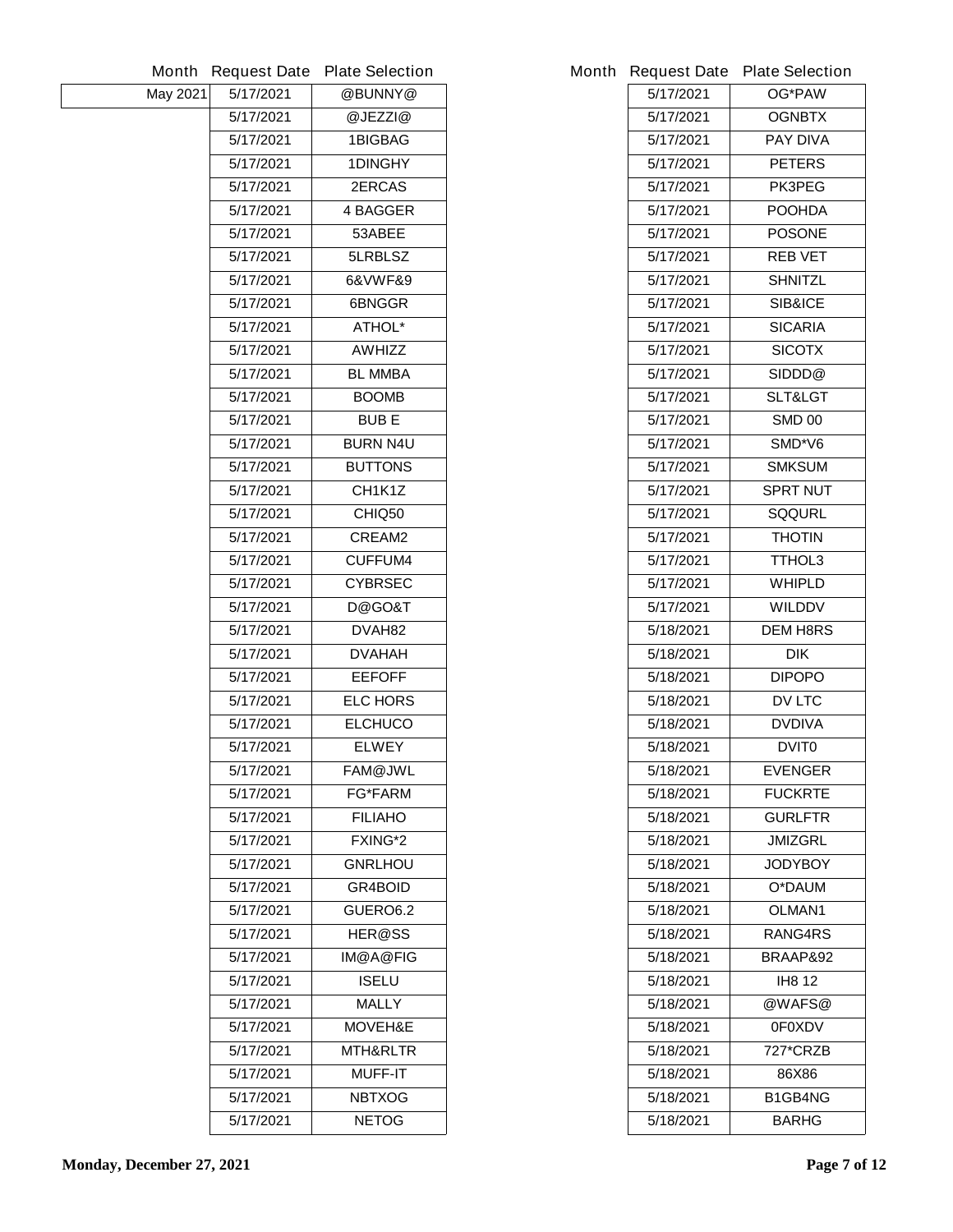|          | <b>Month Request Date</b> | <b>Plate Selection</b> |           | Month Request Date Plate Selection |
|----------|---------------------------|------------------------|-----------|------------------------------------|
| May 2021 | 5/18/2021                 | <b>BOAT NHO</b>        | 5/19/2021 | <b>AUSEE</b>                       |
|          | 5/18/2021                 | <b>CNOCHIX</b>         | 5/19/2021 | <b>BG BRTHA</b>                    |
|          | 5/18/2021                 | <b>DDYMNEY</b>         | 5/19/2021 | <b>BIG&amp;ROD</b>                 |
|          | 5/18/2021                 | <b>DEADHED</b>         | 5/19/2021 | <b>BIGICE T</b>                    |
|          | 5/18/2021                 | <b>GINGERR</b>         | 5/19/2021 | <b>BLIKIKE</b>                     |
|          | 5/18/2021                 | <b>H&amp;IDER</b>      | 5/19/2021 | BRATY1                             |
|          | 5/18/2021                 | <b>ILUVJBJ</b>         | 5/19/2021 | <b>BRATY2</b>                      |
|          | 5/18/2021                 | LBS BBQ                | 5/19/2021 | <b>DENT*GUY</b>                    |
|          | 5/18/2021                 | LOCO*LS3               | 5/19/2021 | <b>DVBBC7</b>                      |
|          | 5/18/2021                 | <b>LOOPTID</b>         | 5/19/2021 | <b>DVBLC@</b>                      |
|          | 5/18/2021                 | <b>MBAKD</b>           | 5/19/2021 | <b>G-MUNY</b>                      |
|          | 5/18/2021                 | <b>MEGAD</b>           | 5/19/2021 | <b>GRTWT</b>                       |
|          | 5/18/2021                 | <b>MZ@DYVA</b>         | 5/19/2021 | HELI94                             |
|          | 5/18/2021                 | <b>OG LS</b>           | 5/19/2021 | <b>LEEXXX</b>                      |
|          | 5/18/2021                 | PB4WIGO                | 5/19/2021 | <b>MY TT RS</b>                    |
|          | 5/18/2021                 | <b>ROLLINJ</b>         | 5/19/2021 | <b>N-FAKES</b>                     |
|          | 5/18/2021                 | <b>RUTNHRD</b>         | 5/19/2021 | <b>OSOGRND</b>                     |
|          | 5/18/2021                 | <b>SLO&amp;EZ</b>      | 5/19/2021 | <b>RACE</b>                        |
|          | 5/18/2021                 | SMOKT1                 | 5/19/2021 | RCEO5OH                            |
|          | 5/18/2021                 | <b>SQUAT</b>           | 5/19/2021 | <b>RIDRDIE</b>                     |
|          | 5/18/2021                 | <b>TOX RN</b>          | 5/19/2021 | <b>SNWBLL2</b>                     |
|          | 5/18/2021                 | <b>TWSTED J</b>        | 5/19/2021 | <b>TOERAG</b>                      |
|          | 5/18/2021                 | <b>WTFRUNK</b>         | 5/19/2021 | <b>TRD</b>                         |
|          | 5/19/2021                 | ARMY&BLU               | 5/19/2021 | URW3AK                             |
|          | 5/19/2021                 | <b>ARMYVT</b>          | 5/19/2021 | <b>WHPPLD</b>                      |
|          | 5/19/2021                 | <b>AYEDGAF</b>         | 5/20/2021 | <b>AYE*69</b>                      |
|          | 5/19/2021                 | <b>DIGAF</b>           | 5/20/2021 | <b>BARN LDY</b>                    |
|          | 5/19/2021                 | DM35K1N                | 5/20/2021 | <b>BSB0Y</b>                       |
|          | 5/19/2021                 | <b>DUB1DV</b>          | 5/20/2021 | D15DUDE                            |
|          | 5/19/2021                 | <b>DVJFLO</b>          | 5/20/2021 | E92AF                              |
|          | 5/19/2021                 | <b>GOD DAMN</b>        | 5/20/2021 | <b>GRASMN</b>                      |
|          | 5/19/2021                 | <b>GRL@44</b>          | 5/20/2021 | <b>IDGAFB</b>                      |
|          | 5/19/2021                 | <b>HLYEAH</b>          | 5/20/2021 | <b>IHVGAS</b>                      |
|          | 5/19/2021                 | KAT@WM                 | 5/20/2021 | K4RN4G3                            |
|          | 5/19/2021                 | MC*311                 | 5/20/2021 | LADY@HEL                           |
|          | 5/19/2021                 | MC*321                 | 5/20/2021 | <b>LEOLPZ</b>                      |
|          | 5/19/2021                 | <b>MOON BOY</b>        | 5/20/2021 | <b>TUBGUY1</b>                     |
|          | 5/19/2021                 | <b>MTNGIRL</b>         | 5/20/2021 | @FCR@                              |
|          | 5/19/2021                 | PK89BOI                | 5/20/2021 | 5.0H 0H                            |
|          | 5/19/2021                 | <b>RDN*DRTY</b>        | 5/20/2021 | 5TELER5                            |
|          | 5/19/2021                 | USAF9                  | 5/20/2021 | <b>APACHI</b>                      |
|          | 5/19/2021                 | <b>WNDO&amp;MAN</b>    | 5/20/2021 | <b>BIGDDV</b>                      |
|          | 5/19/2021                 | <b>1SIK5.0</b>         | 5/20/2021 | <b>BLUDYL</b>                      |
|          | 5/19/2021                 | <b>3PRCNT</b>          | 5/20/2021 | BOOMR9                             |
|          | 5/19/2021                 | 9909 JAG               | 5/20/2021 | <b>CASA-GOO</b>                    |
|          |                           |                        |           |                                    |

|           | <b>Request Date Plate Selection</b> |
|-----------|-------------------------------------|
| 5/19/2021 | <b>AUSEE</b>                        |
| 5/19/2021 | <b>BG BRTHA</b>                     |
| 5/19/2021 | <b>BIG&amp;ROD</b>                  |
| 5/19/2021 | <b>BIGICE T</b>                     |
| 5/19/2021 | <b>BLIKIKE</b>                      |
| 5/19/2021 | <b>BRATY1</b>                       |
| 5/19/2021 | <b>BRATY2</b>                       |
| 5/19/2021 | <b>DENT*GUY</b>                     |
| 5/19/2021 | <b>DVBBC7</b>                       |
| 5/19/2021 | DVBLC@                              |
| 5/19/2021 | <b>G-MUNY</b>                       |
| 5/19/2021 | <b>GRTWT</b>                        |
| 5/19/2021 | <b>HELI94</b>                       |
| 5/19/2021 | <b>LEEXXX</b>                       |
| 5/19/2021 | <b>MY TT RS</b>                     |
| 5/19/2021 | <b>N-FAKES</b>                      |
| 5/19/2021 | OSOGRND                             |
| 5/19/2021 | <b>RACE</b>                         |
| 5/19/2021 | RCEO5OH                             |
| 5/19/2021 | <b>RIDRDIE</b>                      |
| 5/19/2021 | <b>SNWBLL2</b>                      |
| 5/19/2021 | <b>TOERAG</b>                       |
| 5/19/2021 | TRD                                 |
| 5/19/2021 | URW3AK                              |
| 5/19/2021 | WHPPLD                              |
| 5/20/2021 | AYE*69                              |
| 5/20/2021 | <b>BARN LDY</b>                     |
| 5/20/2021 | <b>BSB0Y</b>                        |
| 5/20/2021 | D15DUDE                             |
| 5/20/2021 | E92AF                               |
| 5/20/2021 | <b>GRASMN</b>                       |
| 5/20/2021 | <b>IDGAFB</b>                       |
| 5/20/2021 | IHVGAS                              |
| 5/20/2021 | K4RN4G3                             |
| 5/20/2021 | <b>LADY@HEL</b>                     |
| 5/20/2021 | <b>LEOLPZ</b>                       |
| 5/20/2021 | <b>TUBGUY1</b>                      |
| 5/20/2021 | @FCR@                               |
| 5/20/2021 | 5.0H 0H                             |
| 5/20/2021 | 5TELER5                             |
| 5/20/2021 | APACHI                              |
| 5/20/2021 | <b>BIGDDV</b>                       |
| 5/20/2021 | <b>BLUDYL</b>                       |
| 5/20/2021 | <b>BOOMR9</b>                       |
| 5/20/2021 | <b>CASA-GOO</b>                     |
|           |                                     |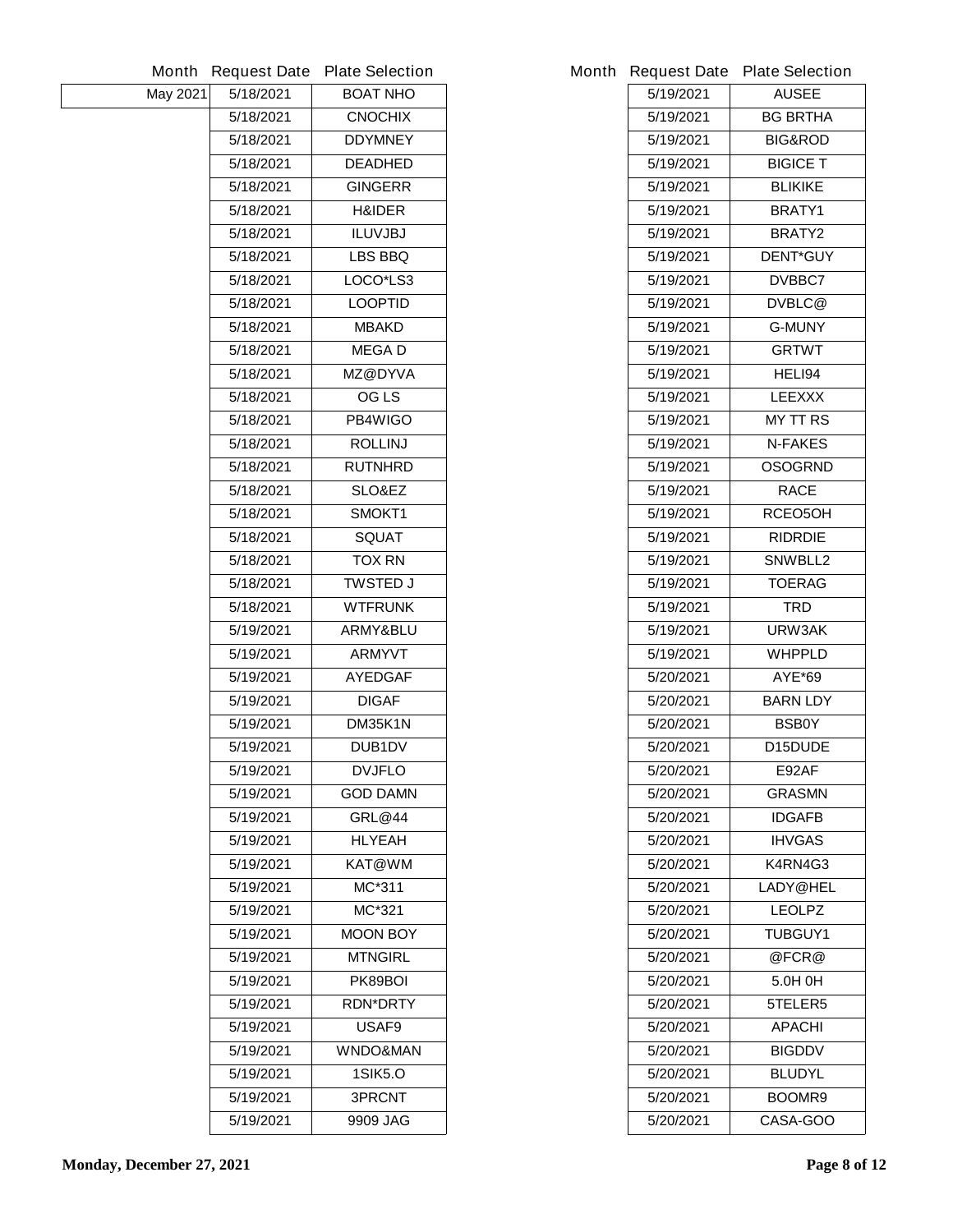|          | <b>Month Request Date</b> | <b>Plate Selection</b> |           | Month Request Date Plate Selection |
|----------|---------------------------|------------------------|-----------|------------------------------------|
| May 2021 | 5/20/2021                 | <b>CHEEZY</b>          | 5/21/2021 | <b>CURSED&amp;R</b>                |
|          | 5/20/2021                 | DV1CAP                 | 5/21/2021 | <b>DARE M</b>                      |
|          | 5/20/2021                 | EL-FAO                 | 5/21/2021 | <b>DBG SHW</b>                     |
|          | 5/20/2021                 | <b>FAST@MOM</b>        | 5/21/2021 | <b>DHCM&amp;TX</b>                 |
|          | 5/20/2021                 | <b>FDNYQLT</b>         | 5/21/2021 | DON*                               |
|          | 5/20/2021                 | <b>GO HARD</b>         | 5/21/2021 | <b>DVBFMC</b>                      |
|          | 5/20/2021                 | <b>JPDII</b>           | 5/21/2021 | <b>DVJROD</b>                      |
|          | 5/20/2021                 | <b>JUICYY</b>          | 5/21/2021 | <b>FAST PHD</b>                    |
|          | 5/20/2021                 | NAZ3                   | 5/21/2021 | <b>HER 22</b>                      |
|          | 5/20/2021                 | <b>P351NA</b>          | 5/21/2021 | <b>HER*CAT</b>                     |
|          | 5/20/2021                 | P8ARL                  | 5/21/2021 | <b>JIGS17</b>                      |
|          | 5/20/2021                 | <b>PROKOP</b>          | 5/21/2021 | <b>RBLRACN</b>                     |
|          | 5/20/2021                 | <b>ROGE ONE</b>        | 5/21/2021 | <b>WANGO</b>                       |
|          | 5/20/2021                 | <b>SCAMA*V</b>         | 5/21/2021 | <b>WARDAM</b>                      |
|          | 5/20/2021                 | <b>TAZ 5.0</b>         | 5/21/2021 | <b>Y55UP</b>                       |
|          | 5/20/2021                 | <b>WHETT</b>           | 5/24/2021 | @MYGRLS                            |
|          | 5/21/2021                 | @BRAT@                 | 5/24/2021 | @UR@WET@                           |
|          | 5/21/2021                 | 1 COOL69               | 5/24/2021 | <b>AWENUTZ</b>                     |
|          | 5/21/2021                 | 1TAX@MAJ               | 5/24/2021 | B8ETY                              |
|          | 5/21/2021                 | <b>3BCHBUM</b>         | 5/24/2021 | <b>BD&amp;BCH</b>                  |
|          | 5/21/2021                 | <b>BADBOY</b>          | 5/24/2021 | <b>BETINHO</b>                     |
|          | 5/21/2021                 | <b>BTE GRL</b>         | 5/24/2021 | <b>BPIMPIN</b>                     |
|          | 5/21/2021                 | <b>CAPT TAY</b>        | 5/24/2021 | <b>BTTUGLY</b>                     |
|          | 5/21/2021                 | <b>CAPTCAR</b>         | 5/24/2021 | <b>C4PITAN</b>                     |
|          | 5/21/2021                 | <b>DICK*HRD</b>        | 5/24/2021 | <b>COMGTIT</b>                     |
|          | 5/21/2021                 | DRTY@R3D               | 5/24/2021 | D4BOYS                             |
|          | 5/21/2021                 | <b>EZRINO</b>          | 5/24/2021 | <b>DEDMAN</b>                      |
|          | 5/21/2021                 | <b>F1SHITY</b>         | 5/24/2021 | <b>DMA@DVN</b>                     |
|          | 5/21/2021                 | <b>GASXX</b>           | 5/24/2021 | <b>DNGALNG</b>                     |
|          | 5/21/2021                 | LTM06                  | 5/24/2021 | <b>DXEEGAL</b>                     |
|          | 5/21/2021                 | <b>MFRAY</b>           | 5/24/2021 | E9AFDV                             |
|          | 5/21/2021                 | <b>RCH GIRL</b>        | 5/24/2021 | <b>FNLARRY</b>                     |
|          | 5/21/2021                 | *FESTER*               | 5/24/2021 | <b>FRACKS</b>                      |
|          | 5/21/2021                 | 6&MOB                  | 5/24/2021 | <b>GETMOVN</b>                     |
|          | 5/21/2021                 | AHMO 79                | 5/24/2021 | <b>GLDN&amp;BOI</b>                |
|          | 5/21/2021                 | <b>ALL BLAK</b>        | 5/24/2021 | HLRZ3R                             |
|          | 5/21/2021                 | <b>B KOCMOC</b>        | 5/24/2021 | <b>HRTPDWN</b>                     |
|          | 5/21/2021                 | <b>B4DGRPA</b>         | 5/24/2021 | KID5OH                             |
|          | 5/21/2021                 | <b>BBSSAA</b>          | 5/24/2021 | <b>L8R LOZR</b>                    |
|          | 5/21/2021                 | <b>BLAC@LUV</b>        | 5/24/2021 | <b>LEGO MAN</b>                    |
|          | 5/21/2021                 | <b>BLAKDMN</b>         | 5/24/2021 | <b>LINEMN</b>                      |
|          | 5/21/2021                 | <b>BLK SHRT</b>        | 5/24/2021 | <b>MI@NEGRA</b>                    |
|          | 5/21/2021                 | <b>BOBE@DAV</b>        | 5/24/2021 | <b>OG B*TCH</b>                    |
|          | 5/21/2021                 | <b>BS4LIF</b>          | 5/24/2021 | PHLTHY1                            |
|          | 5/21/2021                 | <b>COLO</b>            | 5/24/2021 | <b>R3KUF</b>                       |
|          |                           |                        |           |                                    |

|           | <b>Request Date Plate Selection</b> |
|-----------|-------------------------------------|
| 5/21/2021 | <b>CURSED&amp;R</b>                 |
| 5/21/2021 | DARE M                              |
| 5/21/2021 | <b>DBG SHW</b>                      |
| 5/21/2021 | <b>DHCM&amp;TX</b>                  |
| 5/21/2021 | DON*                                |
| 5/21/2021 | <b>DVBFMC</b>                       |
| 5/21/2021 | <b>DVJROD</b>                       |
| 5/21/2021 | <b>FAST PHD</b>                     |
| 5/21/2021 | <b>HER 22</b>                       |
| 5/21/2021 | <b>HER*CAT</b>                      |
| 5/21/2021 | JIGS17                              |
| 5/21/2021 | <b>RBLRACN</b>                      |
| 5/21/2021 | WANGO                               |
| 5/21/2021 | WARDAM                              |
| 5/21/2021 | Y55UP                               |
| 5/24/2021 | @MYGRLS                             |
| 5/24/2021 | @UR@WET@                            |
| 5/24/2021 | <b>AWENUTZ</b>                      |
| 5/24/2021 | <b>B8ETY</b>                        |
| 5/24/2021 | <b>BD&amp;BCH</b>                   |
| 5/24/2021 | <b>BETINHO</b>                      |
| 5/24/2021 | <b>BPIMPIN</b>                      |
| 5/24/2021 | <b>BTTUGLY</b>                      |
| 5/24/2021 | <b>C4PITAN</b>                      |
| 5/24/2021 | <b>COMGTIT</b>                      |
| 5/24/2021 | <b>D4BOYS</b>                       |
| 5/24/2021 | <b>DEDMAN</b>                       |
| 5/24/2021 | <b>DMA@DVN</b>                      |
| 5/24/2021 | <b>DNGALNG</b>                      |
| 5/24/2021 | <b>DXEEGAL</b>                      |
| 5/24/2021 | <b>E9AFDV</b>                       |
| 5/24/2021 | <b>FNLARRY</b>                      |
| 5/24/2021 | <b>FRACKS</b>                       |
| 5/24/2021 | <b>GETMOVN</b>                      |
| 5/24/2021 | <b>GLDN&amp;BOI</b>                 |
| 5/24/2021 | <b>HLRZ3R</b>                       |
| 5/24/2021 | <b>HRTPDWN</b>                      |
| 5/24/2021 | KID5OH                              |
| 5/24/2021 | <b>L8R LOZR</b>                     |
| 5/24/2021 | <b>LEGO MAN</b>                     |
| 5/24/2021 | <b>LINEMN</b>                       |
| 5/24/2021 | <b>MI@NEGRA</b>                     |
| 5/24/2021 | <b>OG B*TCH</b>                     |
| 5/24/2021 | PHLTHY1                             |
| 5/24/2021 | <b>R3KUF</b>                        |
|           |                                     |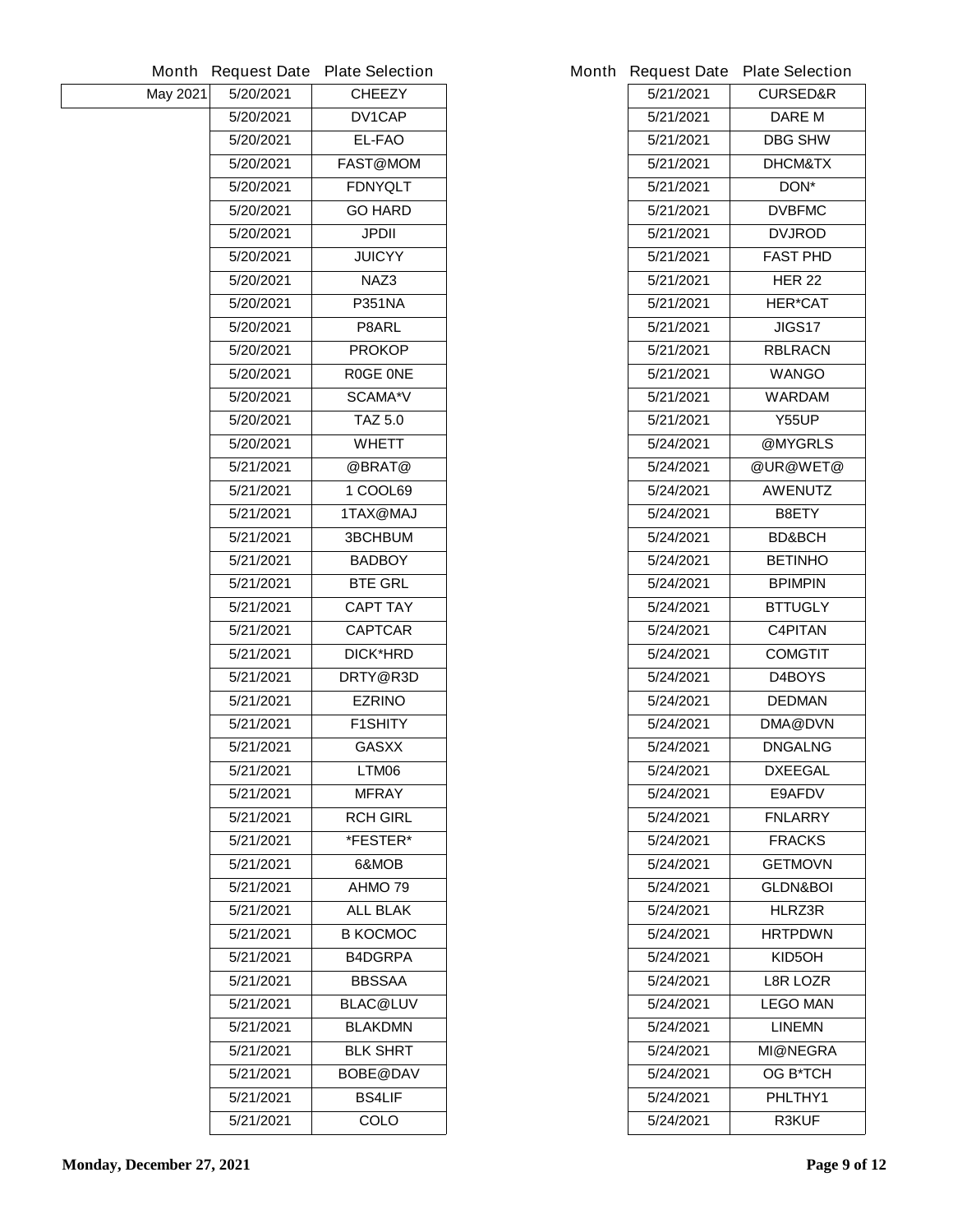|          | <b>Month Request Date</b> | <b>Plate Selection</b> |           | Month Request Date Plate Selection |
|----------|---------------------------|------------------------|-----------|------------------------------------|
| May 2021 | 5/24/2021                 | <b>RV MAN</b>          | 5/24/2021 | <b>PNHB</b>                        |
|          | 5/24/2021                 | <b>SNOWHT</b>          | 5/24/2021 | <b>POMCPT</b>                      |
|          | 5/24/2021                 | <b>SPD RACR</b>        | 5/24/2021 | QUE*BOLA                           |
|          | 5/24/2021                 | <b>SUITGUY</b>         | 5/24/2021 | <b>ROLLING</b>                     |
|          | 5/24/2021                 | <b>TELY&amp;GRL</b>    | 5/24/2021 | <b>ROWDY</b>                       |
|          | 5/24/2021                 | TH3DUD3                | 5/24/2021 | <b>S&amp;CRWFRD</b>                |
|          | 5/24/2021                 | <b>THIC*HO</b>         | 5/24/2021 | <b>SCUZEEE</b>                     |
|          | 5/24/2021                 | <b>U FAFO</b>          | 5/24/2021 | <b>SHARDA</b>                      |
|          | 5/24/2021                 | <b>USMCSG</b>          | 5/24/2021 | <b>SPEEDYX</b>                     |
|          | 5/24/2021                 | <b>WHUTGAS</b>         | 5/24/2021 | <b>SSMOKE</b>                      |
|          | 5/24/2021                 | YA BOI                 | 5/24/2021 | <b>SWEATY</b>                      |
|          | 5/24/2021                 | * BARS                 | 5/24/2021 | <b>TAINTED</b>                     |
|          | 5/24/2021                 | @PUFFY@                | 5/24/2021 | THE BULL                           |
|          | 5/24/2021                 | 0*CAP                  | 5/24/2021 | THICCC@8                           |
|          | 5/24/2021                 | <b>OUTA WAY</b>        | 5/24/2021 | TRY&M3                             |
|          | 5/24/2021                 | 1XXXHP                 | 5/24/2021 | <b>VNBCH</b>                       |
|          | 5/24/2021                 | 3J@HSSA                | 5/24/2021 | W000DYS                            |
|          | 5/24/2021                 | 420@HI                 | 5/24/2021 | <b>WH PRIV</b>                     |
|          | 5/24/2021                 | 8HADES                 | 5/24/2021 | <b>WOODRUB*</b>                    |
|          | 5/24/2021                 | <b>APE@GME</b>         | 5/24/2021 | <b>YUNGDON</b>                     |
|          | 5/24/2021                 | <b>BGFACE3</b>         | 5/25/2021 | 0902DV                             |
|          | 5/24/2021                 | <b>BGFACE4</b>         | 5/25/2021 | $35J*DV$                           |
|          | 5/24/2021                 | BLAZE*71               | 5/25/2021 | 4VO3VOM                            |
|          | 5/24/2021                 | <b>BLK@ICEE</b>        | 5/25/2021 | <b>CHEEEFS</b>                     |
|          | 5/24/2021                 | <b>BLKNYLW</b>         | 5/25/2021 | <b>CPTMAC</b>                      |
|          | 5/24/2021                 | <b>DLR*19</b>          | 5/25/2021 | <b>CPTNJK</b>                      |
|          | 5/24/2021                 | <b>EL.CHCO</b>         | 5/25/2021 | <b>DUNE MAN</b>                    |
|          | 5/24/2021                 | <b>ESKMO</b>           | 5/25/2021 | <b>DV0902</b>                      |
|          | 5/24/2021                 | <b>GRND</b>            | 5/25/2021 | <b>FOOBARR</b>                     |
|          | 5/24/2021                 | <b>HDSHOT</b>          | 5/25/2021 | <b>GYPSSY</b>                      |
|          | 5/24/2021                 | <b>HOTBAG</b>          | 5/25/2021 | <b>KF5LTM</b>                      |
|          | 5/24/2021                 | <b>HUHA*DR</b>         | 5/25/2021 | <b>MADRGAL</b>                     |
|          | 5/24/2021                 | <b>JAE@BIRD</b>        | 5/25/2021 | <b>MR GRL1</b>                     |
|          | 5/24/2021                 | <b>KMA5579</b>         | 5/25/2021 | <b>NASTY1</b>                      |
|          | 5/24/2021                 | <b>LEZBRL</b>          | 5/25/2021 | <b>REDVET</b>                      |
|          | 5/24/2021                 | <b>LLEH</b>            | 5/25/2021 | <b>SEXIMAN</b>                     |
|          | 5/24/2021                 | <b>LO GRASS</b>        | 5/25/2021 | <b>SLOW*DV</b>                     |
|          | 5/24/2021                 | <b>LUVWSP</b>          | 5/25/2021 | YUHAT3N                            |
|          | 5/24/2021                 | <b>LVPRPL</b>          | 5/25/2021 | <b>BGJUICE</b>                     |
|          | 5/24/2021                 | <b>M@NKEY</b>          | 5/25/2021 | <b>BLKWDW5</b>                     |
|          | 5/24/2021                 | <b>MEX&amp;DR</b>      | 5/25/2021 | <b>BUGMNG&amp;Z</b>                |
|          | 5/24/2021                 | MGY5GT                 | 5/25/2021 | <b>DFWSPRM</b>                     |
|          | 5/24/2021                 | <b>MNYMKR</b>          | 5/25/2021 | <b>GUTSHOT</b>                     |
|          | 5/24/2021                 | <b>MURKDU</b>          | 5/25/2021 | <b>HUSL HQ</b>                     |
|          | 5/24/2021                 | <b>MY&amp;STUDD</b>    | 5/25/2021 | <b>JUICYJU</b>                     |
|          |                           |                        |           |                                    |

|           | <b>Request Date Plate Selection</b> |
|-----------|-------------------------------------|
| 5/24/2021 | <b>PNHB</b>                         |
| 5/24/2021 | <b>POMCPT</b>                       |
| 5/24/2021 | <b>QUE*BOLA</b>                     |
| 5/24/2021 | <b>ROLLING</b>                      |
| 5/24/2021 | <b>ROWDY</b>                        |
| 5/24/2021 | <b>S&amp;CRWFRD</b>                 |
| 5/24/2021 | <b>SCUZEEE</b>                      |
| 5/24/2021 | SHARDA                              |
| 5/24/2021 | <b>SPEEDYX</b>                      |
| 5/24/2021 | <b>SSMOKE</b>                       |
| 5/24/2021 | <b>SWEATY</b>                       |
| 5/24/2021 | <b>TAINTED</b>                      |
| 5/24/2021 | THE BULL                            |
| 5/24/2021 | THICCC@8                            |
| 5/24/2021 | <b>TRY&amp;M3</b>                   |
| 5/24/2021 | VNBCH                               |
| 5/24/2021 | <b>W000DYS</b>                      |
| 5/24/2021 | WH PRIV                             |
| 5/24/2021 | <b>WOODRUB*</b>                     |
| 5/24/2021 | <b>YUNGDON</b>                      |
| 5/25/2021 | 0902DV                              |
| 5/25/2021 | <b>35J*DV</b>                       |
| 5/25/2021 | 4VO3VOM                             |
| 5/25/2021 | <b>CHEEEFS</b>                      |
| 5/25/2021 | <b>CPTMAC</b>                       |
| 5/25/2021 | <b>CPTNJK</b>                       |
| 5/25/2021 | <b>DUNE MAN</b>                     |
| 5/25/2021 | <b>DV0902</b>                       |
| 5/25/2021 | <b>FOOBARR</b>                      |
| 5/25/2021 | <b>GYPSSY</b>                       |
| 5/25/2021 | KF5LTM                              |
| 5/25/2021 | MADRGAL                             |
| 5/25/2021 | <b>MR GRL 1</b>                     |
| 5/25/2021 | <b>NASTY1</b>                       |
| 5/25/2021 | <b>REDVET</b>                       |
| 5/25/2021 | <b>SEXIMAN</b>                      |
| 5/25/2021 | <b>SLOW*DV</b>                      |
| 5/25/2021 | YUHAT3N                             |
| 5/25/2021 | <b>BGJUICE</b>                      |
| 5/25/2021 | <b>BLKWDW5</b>                      |
| 5/25/2021 | <b>BUGMNG&amp;Z</b>                 |
| 5/25/2021 | <b>DFWSPRM</b>                      |
| 5/25/2021 | <b>GUTSHOT</b>                      |
| 5/25/2021 | <b>HUSL HQ</b>                      |
| 5/25/2021 | <b>JUICYJU</b>                      |
|           |                                     |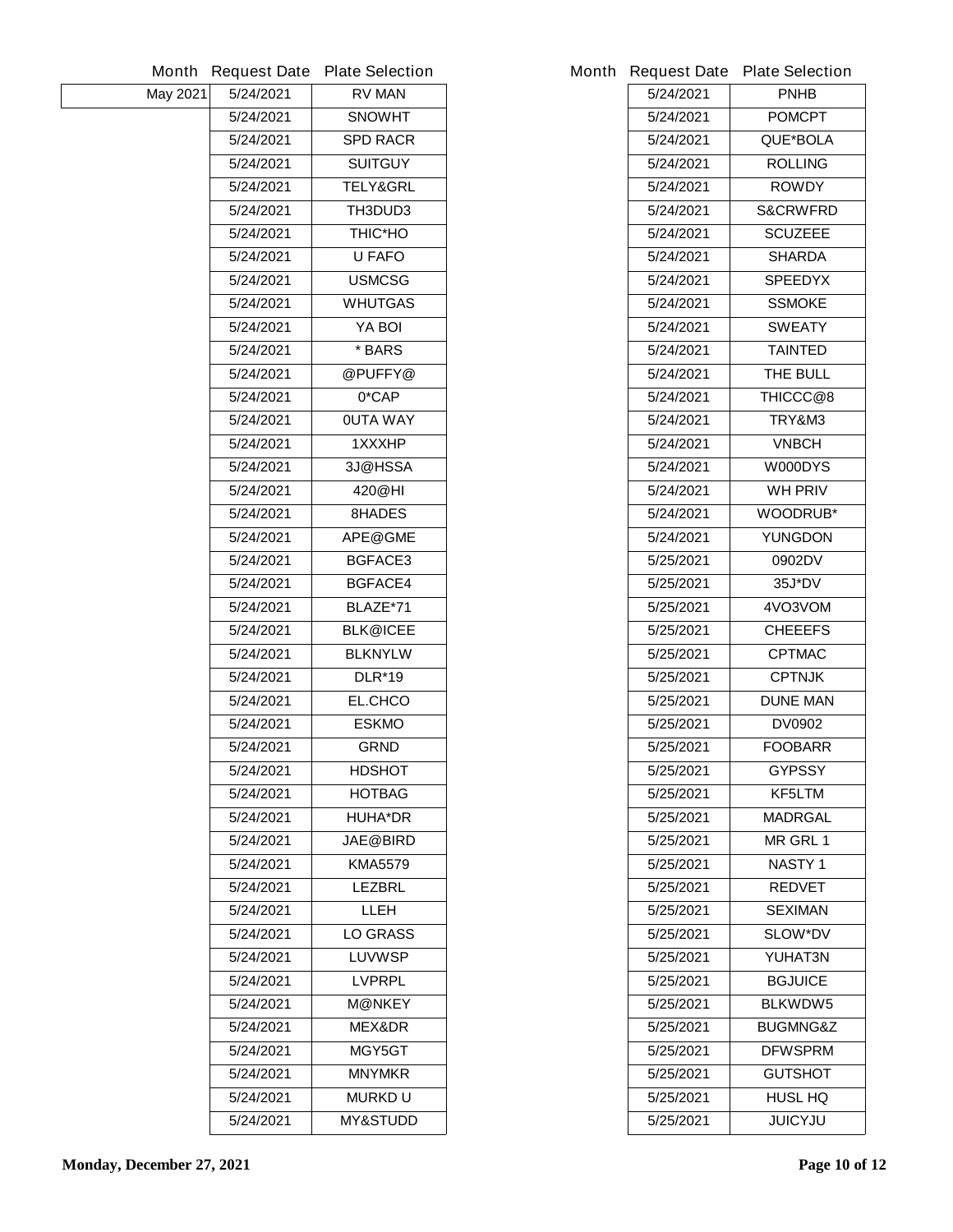|          | <b>Month Request Date</b> | <b>Plate Selection</b> |           | Month Request Date Plate Selection |
|----------|---------------------------|------------------------|-----------|------------------------------------|
| May 2021 | 5/25/2021                 | <b>LOCO84</b>          | 5/26/2021 | <b>S1LVRBC</b>                     |
|          | 5/25/2021                 | <b>LOVE AVR</b>        | 5/26/2021 | <b>WHYMAD</b>                      |
|          | 5/25/2021                 | <b>LSRJNKY</b>         | 5/26/2021 | <b>WTTYWIT</b>                     |
|          | 5/25/2021                 | <b>MRDRSNK</b>         | 5/27/2021 | 2BOUGIE                            |
|          | 5/25/2021                 | PLAYB6Y                | 5/27/2021 | <b>BCHSOUL</b>                     |
|          | 5/25/2021                 | <b>SAC DV</b>          | 5/27/2021 | <b>BRTSGRL@</b>                    |
|          | 5/25/2021                 | <b>SCATTEY</b>         | 5/27/2021 | <b>DV5SOB</b>                      |
|          | 5/25/2021                 | <b>SKYDMND</b>         | 5/27/2021 | EFFN V12                           |
|          | 5/25/2021                 | <b>TX FGT</b>          | 5/27/2021 | <b>FMNAF</b>                       |
|          | 5/25/2021                 | VIJAY*7                | 5/27/2021 | <b>FOAMGUY</b>                     |
|          | 5/25/2021                 | <b>WOAHOSS</b>         | 5/27/2021 | <b>GET EM 2</b>                    |
|          | 5/26/2021                 | @LDYBG12               | 5/27/2021 | <b>K33P H8N</b>                    |
|          | 5/26/2021                 | 555V222                | 5/27/2021 | <b>KILINIT</b>                     |
|          | 5/26/2021                 | AH-1SS                 | 5/27/2021 | <b>LIBKLR</b>                      |
|          | 5/26/2021                 | <b>CTY@GYAL</b>        | 5/27/2021 | <b>MYGRL2</b>                      |
|          | 5/26/2021                 | DA*BALD1               | 5/27/2021 | <b>NO*FUHQ</b>                     |
|          | 5/26/2021                 | <b>DLM*DV</b>          | 5/27/2021 | <b>NO1 CACA</b>                    |
|          | 5/26/2021                 | <b>DUSTEM</b>          | 5/27/2021 | <b>OLDHOKR</b>                     |
|          | 5/26/2021                 | <b>FKMC</b>            | 5/27/2021 | <b>SL&amp;YER</b>                  |
|          | 5/26/2021                 | <b>FN HBIC</b>         | 5/27/2021 | &Q.NUNU&                           |
|          | 5/26/2021                 | <b>GIRLEES</b>         | 5/27/2021 | *ULHAQ*                            |
|          | 5/26/2021                 | <b>IEATV8S</b>         | 5/27/2021 | 2 OTTERS                           |
|          | 5/26/2021                 | <b>MANGAL</b>          | 5/27/2021 | <b>21 DOD</b>                      |
|          | 5/26/2021                 | <b>MRNEDV</b>          | 5/27/2021 | 2P@LVEE                            |
|          | 5/26/2021                 | <b>OGNAVY</b>          | 5/27/2021 | <b>4MSZEE</b>                      |
|          | 5/26/2021                 | <b>OLD GUYZ</b>        | 5/27/2021 | <b>APESC8P</b>                     |
|          | 5/26/2021                 | RDRUM1                 | 5/27/2021 | <b>BAKATYA</b>                     |
|          | 5/26/2021                 | <b>RNKWMN</b>          | 5/27/2021 | <b>BLK*LMB</b>                     |
|          | 5/26/2021                 | SAV46E                 | 5/27/2021 | <b>BOXDROP</b>                     |
|          | 5/26/2021                 | <b>SHE PHAT</b>        | 5/27/2021 | COOP69                             |
|          | 5/26/2021                 | <b>TXMTMAN</b>         | 5/27/2021 | <b>DVTRPC</b>                      |
|          | 5/26/2021                 | <b>TXNY GRL</b>        | 5/27/2021 | <b>HICK</b>                        |
|          | 5/26/2021                 | 88RVDV                 | 5/27/2021 | <b>HIWYSTR</b>                     |
|          | 5/26/2021                 | <b>ASW*PITS</b>        | 5/27/2021 | <b>HODL*SFM</b>                    |
|          | 5/26/2021                 | <b>BAMTRX</b>          | 5/27/2021 | <b>JEEZPOT</b>                     |
|          | 5/26/2021                 | <b>BAMWHIP</b>         | 5/27/2021 | KIKOH&                             |
|          | 5/26/2021                 | <b>BIGBAM</b>          | 5/27/2021 | KYOTE*28                           |
|          | 5/26/2021                 | <b>CRZBARK</b>         | 5/27/2021 | <b>LVR8RS</b>                      |
|          | 5/26/2021                 | <b>CWBYDV</b>          | 5/27/2021 | <b>MCK DADY</b>                    |
|          | 5/26/2021                 | DIVA*BEE               | 5/27/2021 | P*GRINGO                           |
|          | 5/26/2021                 | <b>ID*HATE2</b>        | 5/27/2021 | <b>TIPZZ</b>                       |
|          | 5/26/2021                 | <b>KRAZI-K</b>         | 5/27/2021 | <b>TRAKRAT</b>                     |
|          | 5/26/2021                 | <b>NKNFUTZ</b>         | 5/27/2021 | <b>V FORCE</b>                     |
|          | 5/26/2021                 | <b>OLGOAT</b>          | 5/27/2021 | <b>WHIT3Y T</b>                    |
|          | 5/26/2021                 | <b>PNZRWGN</b>         | 5/28/2021 | <b>LIGMA</b>                       |
|          |                           |                        |           |                                    |

|           | <b>Request Date Plate Selection</b> |
|-----------|-------------------------------------|
| 5/26/2021 | <b>S1LVRBC</b>                      |
| 5/26/2021 | <b>WHYMAD</b>                       |
| 5/26/2021 | <b>WTTYWIT</b>                      |
| 5/27/2021 | <b>2BOUGIE</b>                      |
| 5/27/2021 | <b>BCHSOUL</b>                      |
| 5/27/2021 | <b>BRTSGRL@</b>                     |
| 5/27/2021 | <b>DV5SOB</b>                       |
| 5/27/2021 | EFFN V12                            |
| 5/27/2021 | <b>FMNAF</b>                        |
| 5/27/2021 | <b>FOAMGUY</b>                      |
| 5/27/2021 | <b>GET EM 2</b>                     |
| 5/27/2021 | <b>K33P H8N</b>                     |
| 5/27/2021 | KILINIT                             |
| 5/27/2021 | <b>LIBKLR</b>                       |
| 5/27/2021 | <b>MYGRL2</b>                       |
| 5/27/2021 | <b>NO*FUHQ</b>                      |
| 5/27/2021 | <b>NO1 CACA</b>                     |
| 5/27/2021 | <b>OLDHOKR</b>                      |
| 5/27/2021 | <b>SL&amp;YER</b>                   |
| 5/27/2021 | <b>&amp;Q.NUNU&amp;</b>             |
| 5/27/2021 | *ULHAQ*                             |
| 5/27/2021 | <b>2 OTTERS</b>                     |
| 5/27/2021 | 21 DOD                              |
| 5/27/2021 | 2P@LVEE                             |
| 5/27/2021 | <b>4MSZEE</b>                       |
| 5/27/2021 | <b>APESC8P</b>                      |
| 5/27/2021 | <b>BAKATYA</b>                      |
| 5/27/2021 | <b>BLK*LMB</b>                      |
| 5/27/2021 | <b>BOXDROP</b>                      |
| 5/27/2021 | COOP69                              |
| 5/27/2021 | <b>DVTRPC</b>                       |
| 5/27/2021 | <b>HICK</b>                         |
| 5/27/2021 | <b>HIWYSTR</b>                      |
| 5/27/2021 | <b>HODL*SFM</b>                     |
| 5/27/2021 | <b>JEEZPOT</b>                      |
| 5/27/2021 | KIKOH&                              |
| 5/27/2021 | KYOTE*28                            |
| 5/27/2021 | <b>LVR8RS</b>                       |
| 5/27/2021 | <b>MCK DADY</b>                     |
| 5/27/2021 | <b>P*GRINGO</b>                     |
| 5/27/2021 | <b>TIPZZ</b>                        |
| 5/27/2021 | <b>TRAKRAT</b>                      |
| 5/27/2021 | <b>V FORCE</b>                      |
| 5/27/2021 | <b>WHIT3Y T</b>                     |
| 5/28/2021 | LIGMA                               |
|           |                                     |